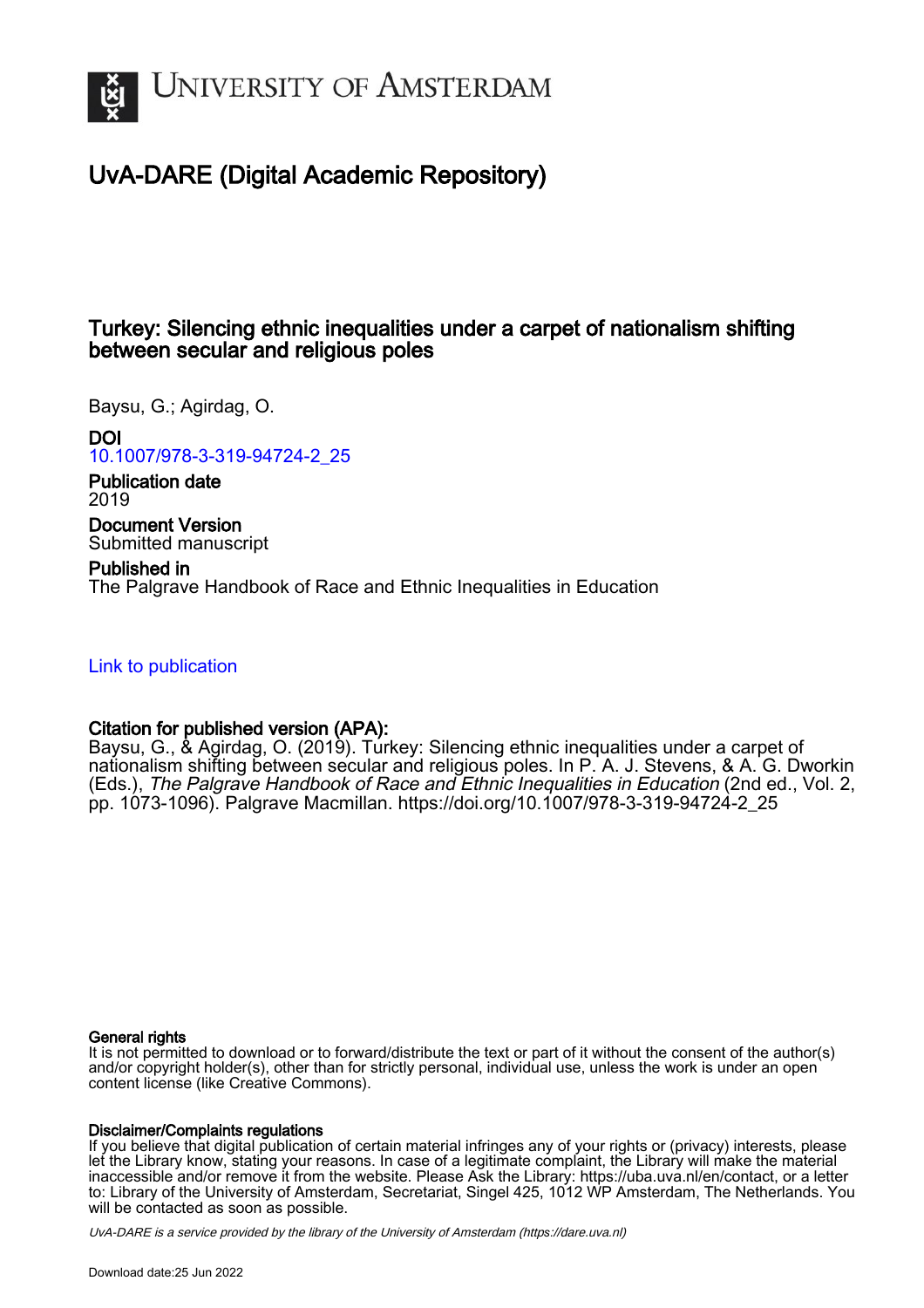# **Turkey:** S**ilencing ethnic inequalities under a carpet of nationalism shifting between secular and religious poles**

Gülseli Baysu<sup>1</sup><sup>\*</sup> and Orhan Agirdag<sup>23</sup>

<sup>1</sup> Centre for Identity and Intergroup Relations, School of Psychology, Queen's University

Belfast, United Kingdom

<sup>2</sup> Laboratory for Education and Society, KU Leuven, Belgium

<sup>3</sup> Department of Educational Sciences, University of Amsterdam, the Netherlands

\* Corresponding author is Dr. Gülseli Baysu, Queen's University Belfast, University Road,

BT7 1NN, United Kingdom, Email: G.Baysu@qub.ac.uk

#### **Abstract**

This article offers a systematic review of educational and sociological research in Turkey on the relationship between race/ethnicity and educational inequality between 1980 and 2017. A major challenge regarding this research topic is that ethnic differences were a taboo topic in Turkey until recently, so systematic information on ethnic differences is lacking. Still, three research traditions could be distinguished, namely research that focuses on (1) regional differences, (2) language differences and (3) religious differences. The existing studies predominantly embrace a deficit perspective and quantitative research methods and a more positivistic approach to social sciences. Currently, alarming developments are visible: improvement in minority language rights in education is halted and the violent armed conflicts have started again. Finally, the recent migration developments, with the influx of three million Syrians, remain largely out of the scope of the literature

Full reference: Baysu, G. & Agirdag, O. (2018). Turkey: Silencing ethnic inequalities under a carpet of nationalism shifting between secular and religious poles. In P. A. J. Stevens & A.G. Dworkin (Eds.) *The Palgrave Handbook of Race and Ethnic Inequalities in Education*, 2nd ed, vol 2 (pp.1075-1098). Palgrave Macmillan: Switzerland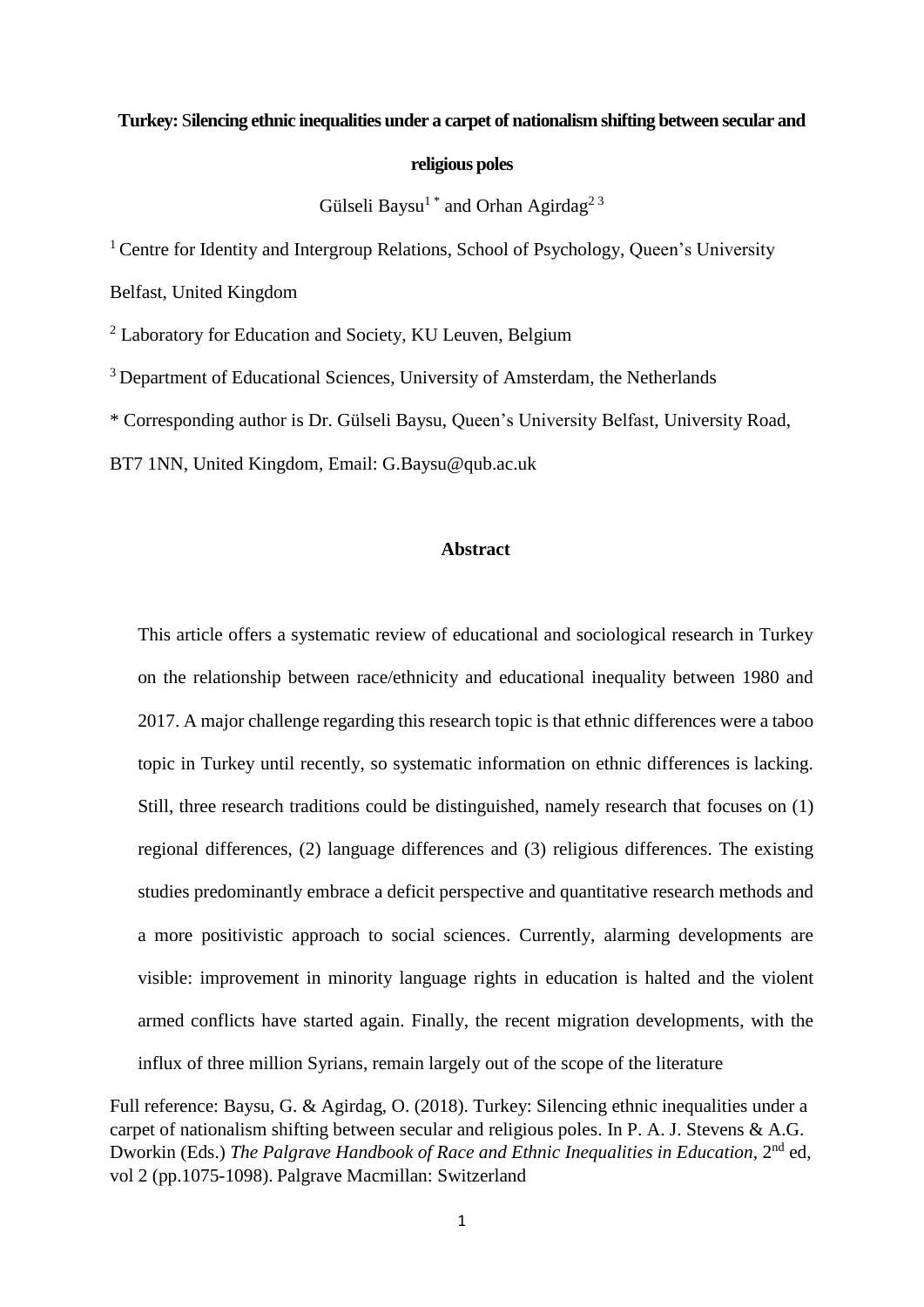#### **1. Introduction**

This review aims to provide an overview of the educational system and its recent changes as well as an overview of the research on ethnic inequality in education in Turkey. A major challenge in doing this is the fact that ethnicity and ethnic differences were a taboo topic in Turkey until recently, and actually, it is still a taboo topic to some extent even in academic circles (Somer, 2002). For instance, the last time that national data on ethnicity were collected was in 1965, in the Population Census, that included a question on mother tongue (Koc, Hancioglu, Cavlin, 2008). Hence, it is hard to identify different lines of research, like in France and the French speaking part of Belgium (e.g. this volume). Still, a body of literature that uses satisfactory proxies for ethnicity emerged, which provide a good overview of ethnic differences in education.

The chapter is divided into five main parts. After this introduction, we will describe the main characteristics of the educational system and policies in Turkey and the history of ethnic and immigration related issues. The third part describes the methods we used in the process of conducting this literature review. In the fourth part, research conducted in the Turkey on the relationship between ethnicity and educational inequality is analyzed in terms of regional, linguistic and religious differences. Finally, the conclusion and discussion section summarizes and critically analyzes the main challenges in the literature and the educational system in Turkey.

#### **2. Education, migration and ethnic diversity in Turkey**

## *2.1. Educational system*

The Turkish Republic was established in 1923 out of the ruins of the Ottoman Empire and produced profound social, economic, political and cultural changes to create a new nationstate based on single national culture (Turks) and a single language (Turkish) with the ideals of secularism and nationalism (Arat, 1998). The foundation of the 'secular' modern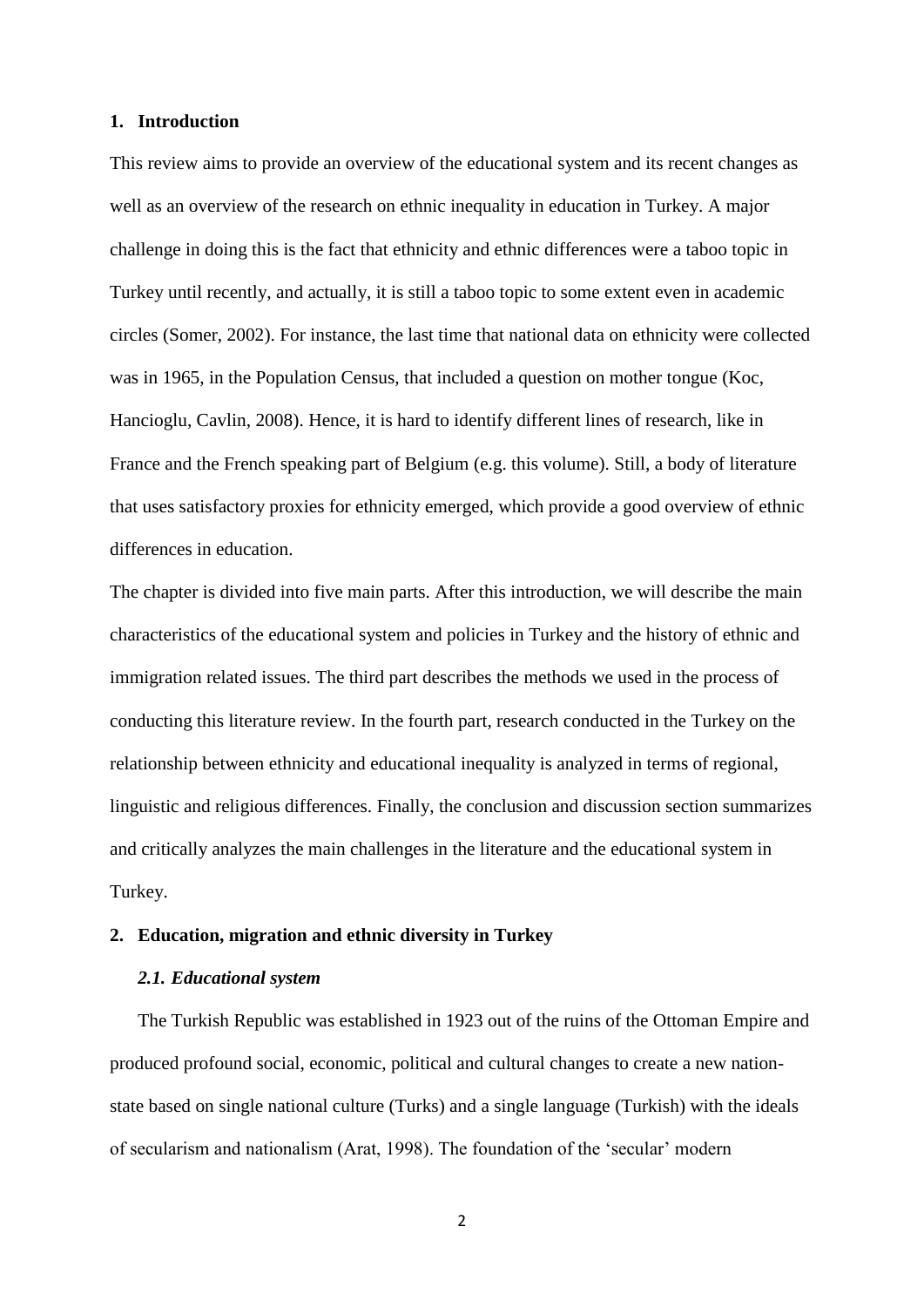educational system was key to these changes (Toprak, 2005). Therefore, a unified and centralized educational system was adopted in 1924: All educational institutions were brought under the Ministry of National Education. The aim was to abolish the duality between religious and secular education in favor of the national and secular education system, fashioned on the Western European model (Gök, 2007). The years between 1923 and 1946 are called the mono-party period in Turkey when the country was governed by The Republican People's Party, founded by Kemal Atatürk. Educational policies of the era were based on political socialization to these new social, political and cultural values (Gök, 2007).

In terms of the educational structure, a  $5+3+3$  structure was adopted in the education system until 1997, with 5 years of compulsory primary school, followed by 3 years of elementary school (lower secondary education) and 3 years of high school (upper secondary education). Although extending the compulsory education to 8 years was on the political agenda since the 1970s, it was only in 1997 when a new structure was adopted in the education system with a comprehensive and compulsory 8-year primary school education, followed by 3-4 years of high school. In 2012, a new 4+4+4 structure in the education system has been enacted, and the period of compulsory education has been extended to 12 years, divided into three sections: 4 years of primary school, 4 years of elementary school and 4 years of high school. The school starting age has also changed from 69-80 months to 60-66 months (ERG, 2012; Gök, 2007; Gün & Baskan, 2014).

We will now describe in details the current educational system (see Figure 1). Preschool education for children lasts generally 2 years between the ages of 3 to 5 years and is covered by independent kindergartens, nursery classes within a primary education school or practice classes affiliated to other related education institutions (MoNe, 2015). Nursery classes within a primary education school are public, while the rest of the preschool education is private. During the eight-year compulsory primary education system, there has been an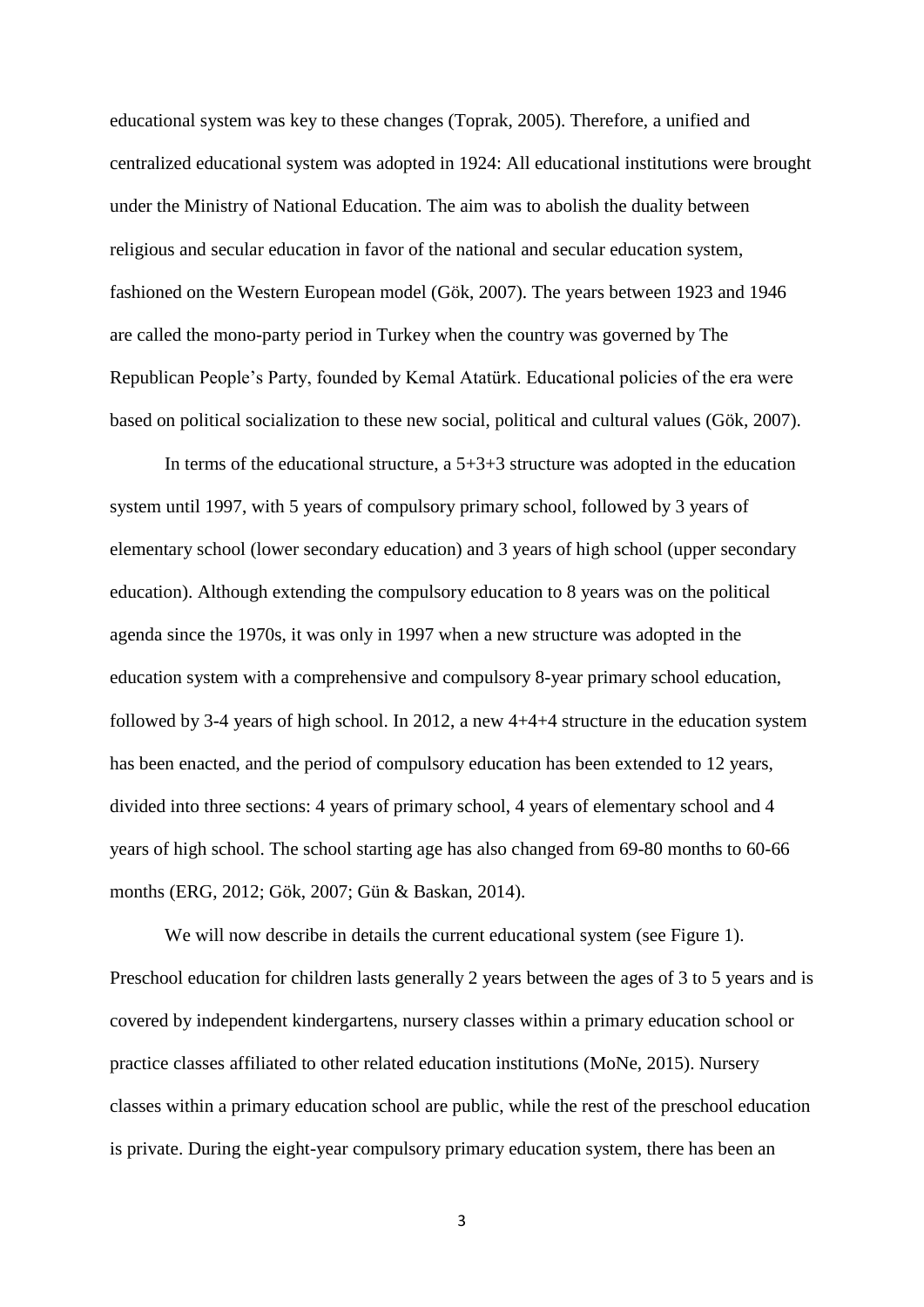increase in preschool education rates. Accordingly, research indicates that the percentage of Turkish students who attended preschool slightly increased between 2003 and 2012. Still, in 2012, Turkey had the lowest rate of preschool attendance among the 68 countries that participated in the PISA study. Only 8% of Turkish students attended more than one year of preschool, while the average in other countries is 67%. And only 30% of Turkish students attended 'some' preschool, while the average in other countries is  $89\%$  (Agirdag, Yazici & Sierens, 2015). Comparing 2012-2013 to 2014-2015, there has been only a small increase (12%) in the number of students enrolled in preschool from 1 077 933 students in 5 018 schools to 1 209 106 students in 6788 schools (MoNe, 2013, 2015).

Primary education is the same for all pupils and takes four years. Primary education can be public or private. Elementary schools also last four years and there are currently two types of elementary schools, general and Imam Hatip religious elementary schools. General elementary schools can be public or private. As for high schools, there are two broad categories, each with several types: General high schools (Regular High School, Anatolian High School, Anatolian Teacher Training High School, Science High School, Social Sciences High School, Fine Arts and Sports High School, Private High Schools) and Vocational and Technical High Schools (Imam Hatip Religious High School, Anatolian Imam Hatip Religious High School, Vocational and Technical High Schools, Private Vocational High Schools) (MONE, 2015).

The curricula of the all the public and private schools are being prepared centrally by the related units of the Ministry of Education. "Anatolian" high schools and Science High Schools combine a one-year long English language education and a 4-year general academic education that prepares for university, and they provide "better" education than general secondary schools (In the past, there were also so-called "super schools" with the same function) (Gök, 2007). With the adoption of the new educational system, regular high schools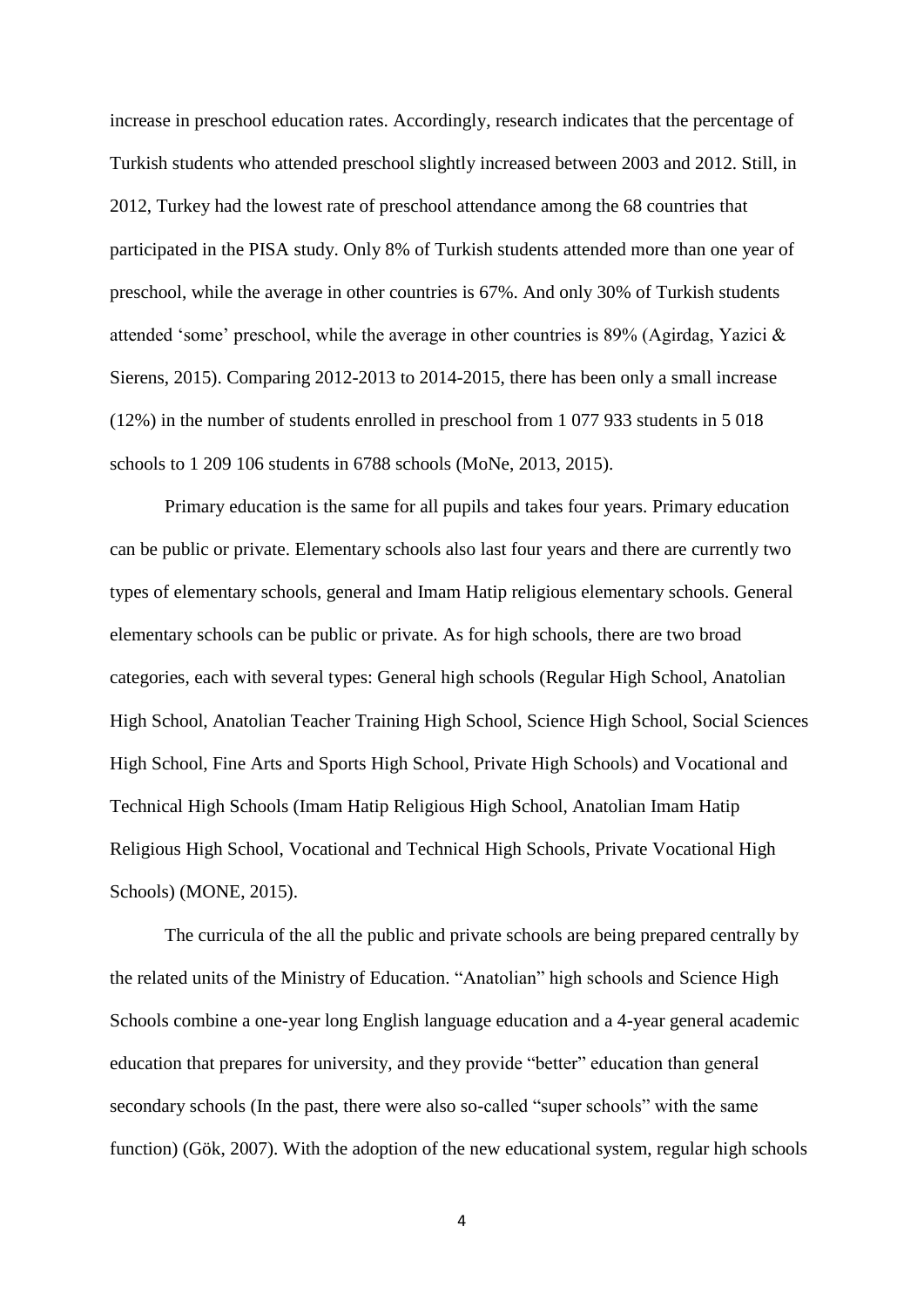have been converted to Anatolian, Vocational or Imam Hatip High Schools. Vocational schools prepare for both higher education and labor market.

Imam Hatip Religious Schools were originally established to raise preachers but currently they have become religiously-oriented general elementary and high schools that prepare for university. In addition to regular curriculum of general high schools, they learn skills and knowledge that prepare them for being clergymen. The religious subjects that make up roughly 40 percent of the curriculum include Quran, Arabic, Tafseer (Quranic exegesis), Hadith (Prophetical traditions), Qalaam (Islamic Theology), Fıqh (Islamic Jurisprudence), Seerah (Prophetical biography), Rhetoric, and Comparative History of Religions (Aşlamacı & Kaymakcan, 2017).

Higher education includes all the educational institutions which are based on secondary education, and which provide at least two years of higher education. Higher education consists of universities (generally 4 years or 5 years including one-year long English language education), conservatories (4 years), colleges and vocational colleges (2 years) and private universities (4 years or 5 years including one-year long English language education).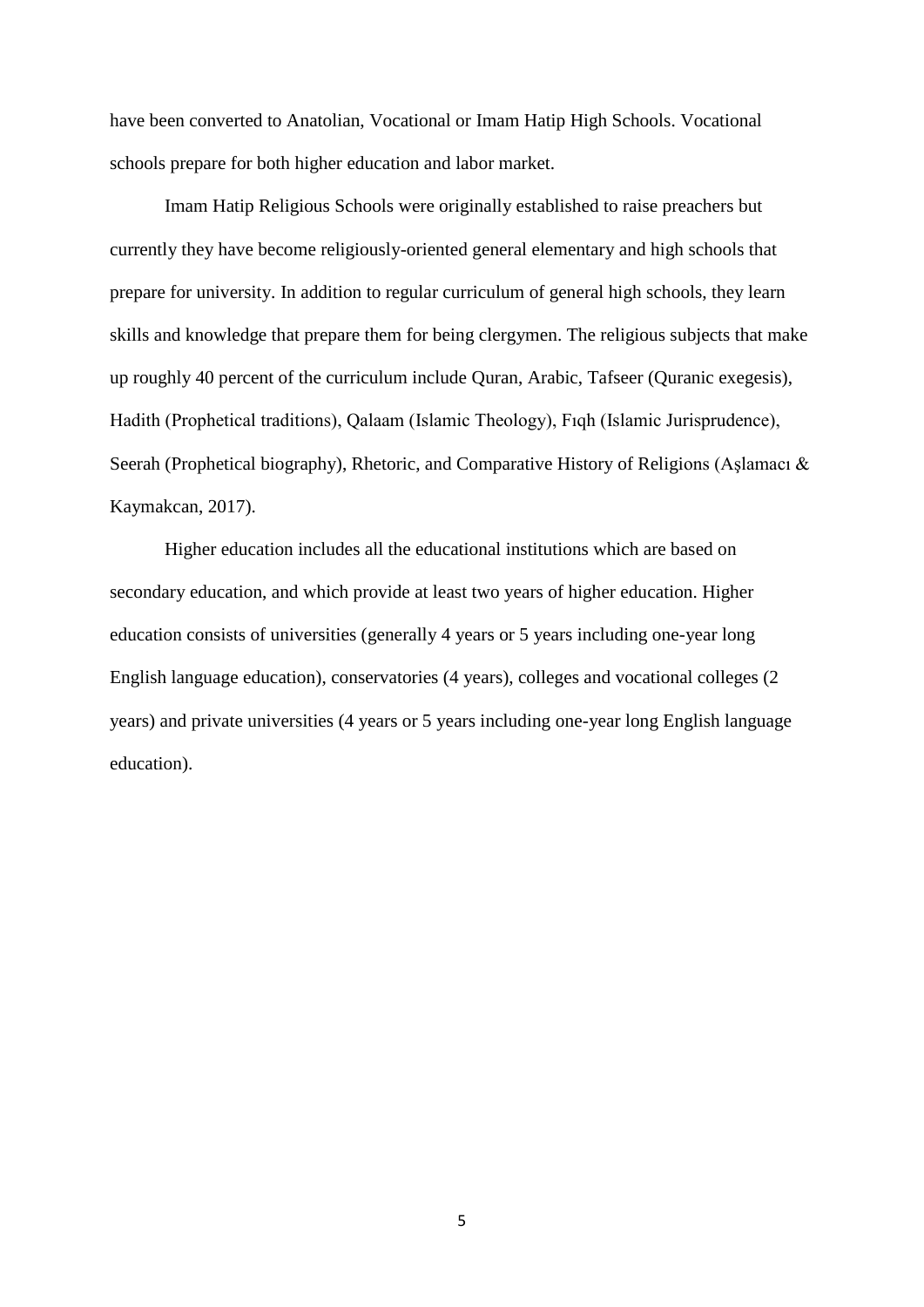

Figure 1. Turkish National Education System (adapted from MoNE, 2015)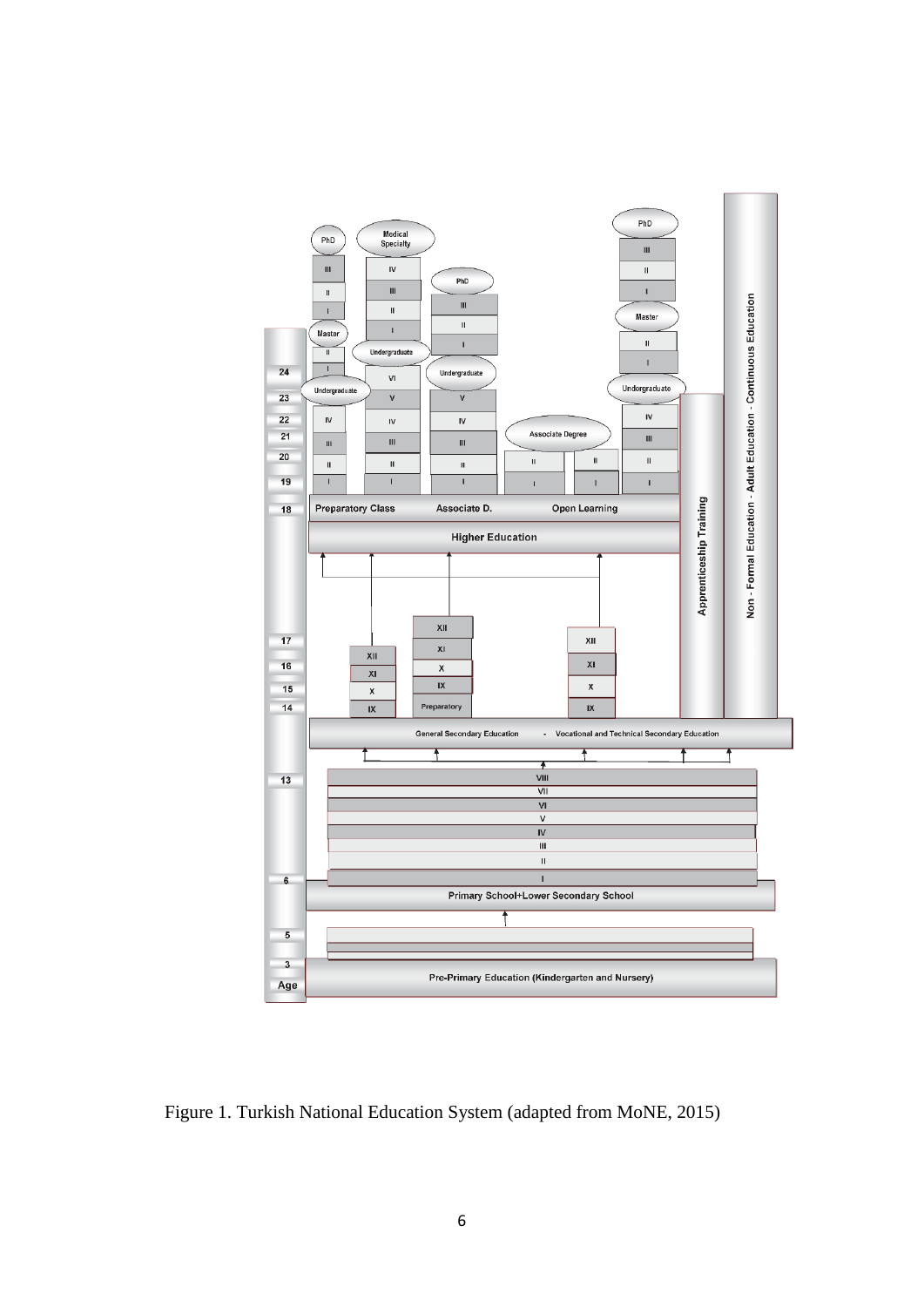Beginning from preschool education, students can attend public or private schools at all levels. Although the education quality varies to great extent in these private schools, these schools provides intensive teaching of at least one foreign language, usually English, in contrast to most public schools (except for Anatolian high schools). There are also foreign and minority private schools. Foreign schools are private high schools founded by foreigners, like American, French or German schools, where both Turkish citizens and foreigners can attend. Minority Schools provide education at all levels and are founded by Greek, Armenian and Jewish minorities—secured with the Treaty of Lausanne. Only the students who are citizens of Republic of Turkey and who belong to those minorities can attend these schools (MONE, 2015).

There are also open elementary and high schools. Open elementary schools provide distance education to those graduates of primary school who are at least 14 years old but could not attend to elementary school. Open high schools also provide distance education to those who drop-out from other types of high schools or for those who cannot go to school regularly (MONE, 2015). With the 4+4+4 structure in education, an increase has been observed in the percentage of students enrolled in open high schools (63% increase compared to the academic year 2011-2012) (Eğitimsen, 2016).

The Turkish educational system employs several centralized examinations to allocate students into different types of education, schools, or study areas. The two main types of examination are for entry to secondary education (elementary or high school) and to university. The exact content, timing, and the number of these exams have changed from time to time, depending on the changes in the educational system. When the educational system adopted a 5+3+3 system, many selective schools (such as Anatolian high schools and some private schools ) had a combined secondary school education including elementary and high school education. Students who wanted to study in these selective schools had to take a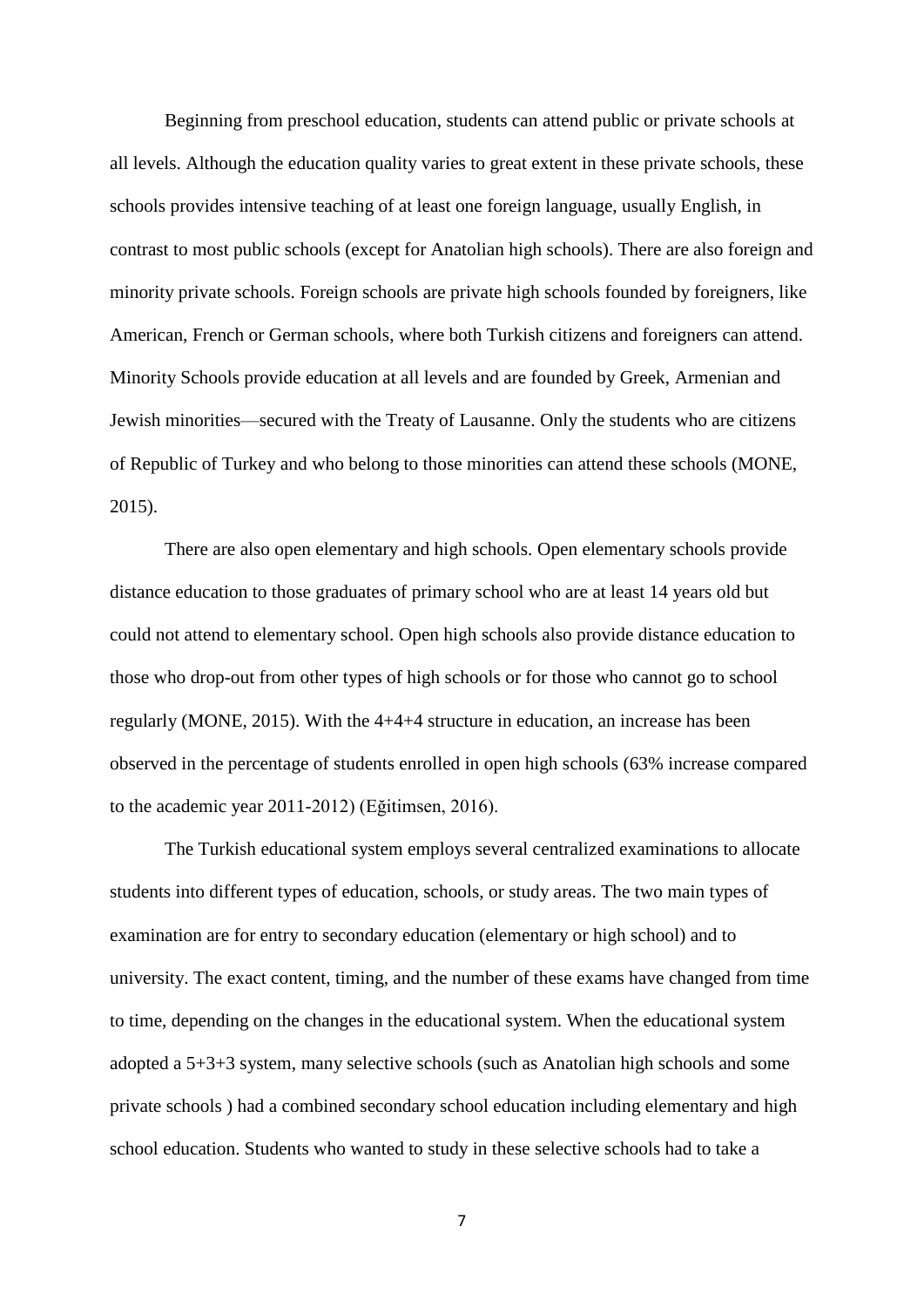centralized examination at the end of primary school (that is, after 5 years of schooling). When the system changed to a comprehensive 8-year compulsory education, students had to take the central examination after 8 years of schooling and the combined secondary education was cancelled. With the recent change to the 4+4+4 structure, now every student has to take the exam (or more precisely, the series of exams in several topics) at the end of elementary school (after 8 years of schooling) and students are oriented towards different types of schools depending on their choice and their performance in these exams. Just very recently as of September 2017, the president has announced that this exam should be abolished, and the Ministry of Education has confirmed that there will be no centralized exam as of this year. However, it is unclear at the moment how the students are going to be oriented towards different types of high schools. The university entrance examination has also changed in content and structure several times (shifting between one to two-stage exams). The examination has several topics such as math, science, Turkish language, history, foreign languages, and students are required to answer the questions in the areas that are essential for their choice of education.

#### *2.2. Educational policies*

There are two general trends that can be observed in the changes in the Turkish educational system: increasing religiosity and neoliberalism (Altınyelken et al., 2015). Increasing religiosity in the school system should be understood in light of the duality and the struggle between secular and conservative-religious groups which has remained at heart of the Turkish society and politics. Issues such as the so called Imam Hatip religious schools, the extent and content of religion in the curriculum of regular schools or the use of headscarf by students and/or teachers in schools have been areas of political struggle (Toprak, 2005). With the rise of the conservative Justice and Development Party (AKP), which arose from moderate Islam in Turkish politics, the conservative religious elites that have been pushed out of political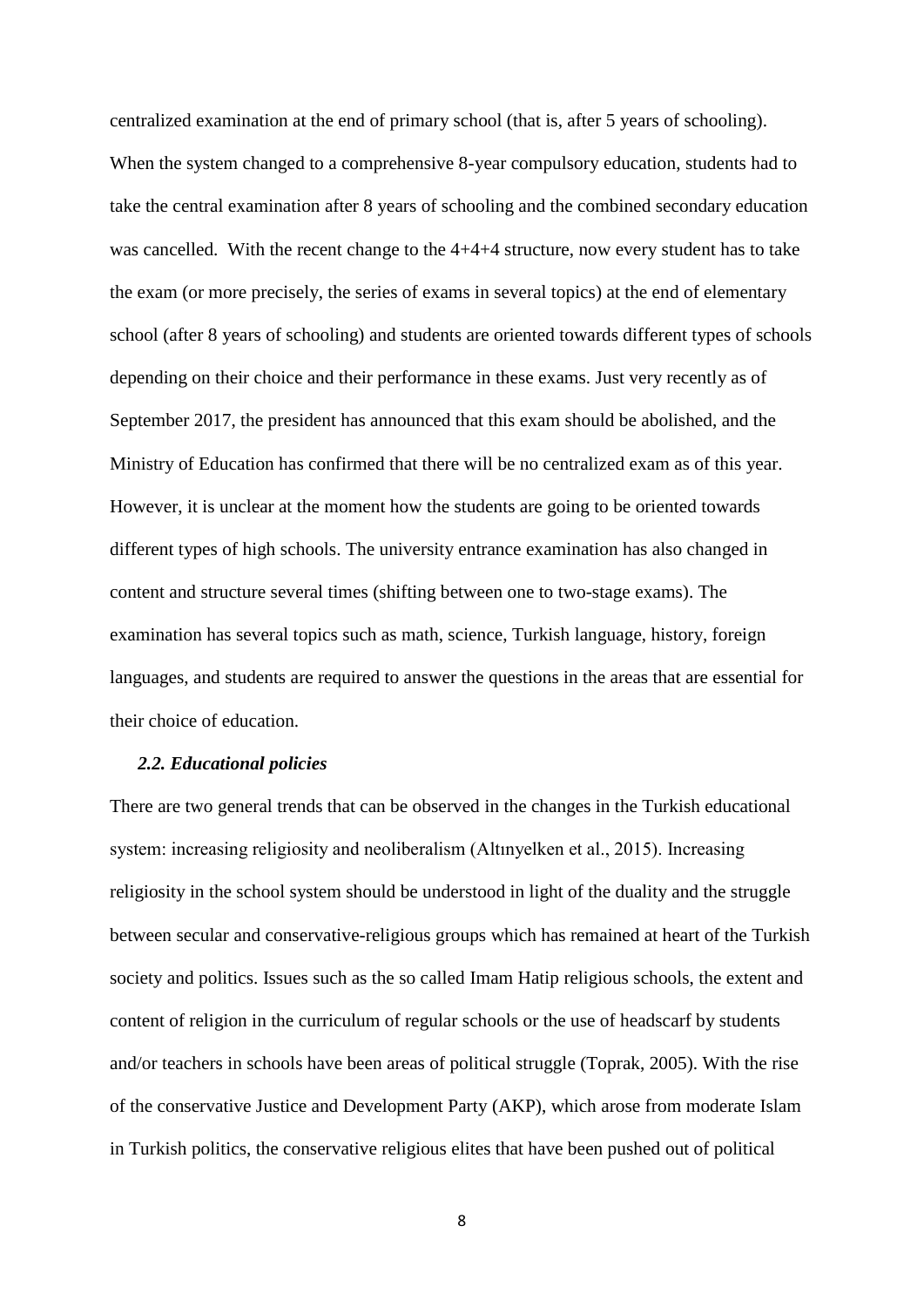power struggles regained strength (Toprak, 2005). The educational system has become vital to the societal transformations that AKP regime foresaw for the Turkish Republic. Educational policies have therefore incorporated several reforms in favor of conservative religious agenda (Altınyelken et al., 2015).

A case in point is the case of Imam Hatip religious schools. In 1924, five years of primary school was made free and compulsory and religious schools were abolished. In 1950s, religious Imam Hatip schools were opened. In 1970s, the elementary level religious schools were closed and then reopened. In 1997, when the compulsory education became comprehensive 8 years, the elementary level of Imam Hatip religious schools were closed again. In 2002, the change in the structure of the system (4+4+4) allowed for the establishment of Imam Hatip elementary schools once again. With lower starting age to the school, the children, who graduated from primary school, are able to continue to these schools to have religious education at the ages of 9-10 (Altınyelken et al., 2015; Gün & Baskan, 2014; Köseleci, 2015). Just like the structural changes in the education system, the terms of the university entrance examination have been an arena of political struggle between secularists and conservatives. Graduates of religious Imam Hatip schools were permitted to study only in theology departments at university in 1950s; then in 1974, they were allowed to study at any department; in 1999 the rules changed again so that they became subject to a lower coefficient in the examination, which created a competitive disadvantage; finally, in 2009, they were again allowed to study at any department with lifting of this coefficient (Altınyelken et al., 2015).

One of the most noteworthy results of 4+4+4 structure in education system has been the significant increase in the number of Imam Hatip schools both at the elementary and high school levels (ERG, 2012). 1099 Imam Hatip elementary schools were opened in 2012-2013 and this number increased to 1961 schools in 2015-2016, and continued to increase to 2.777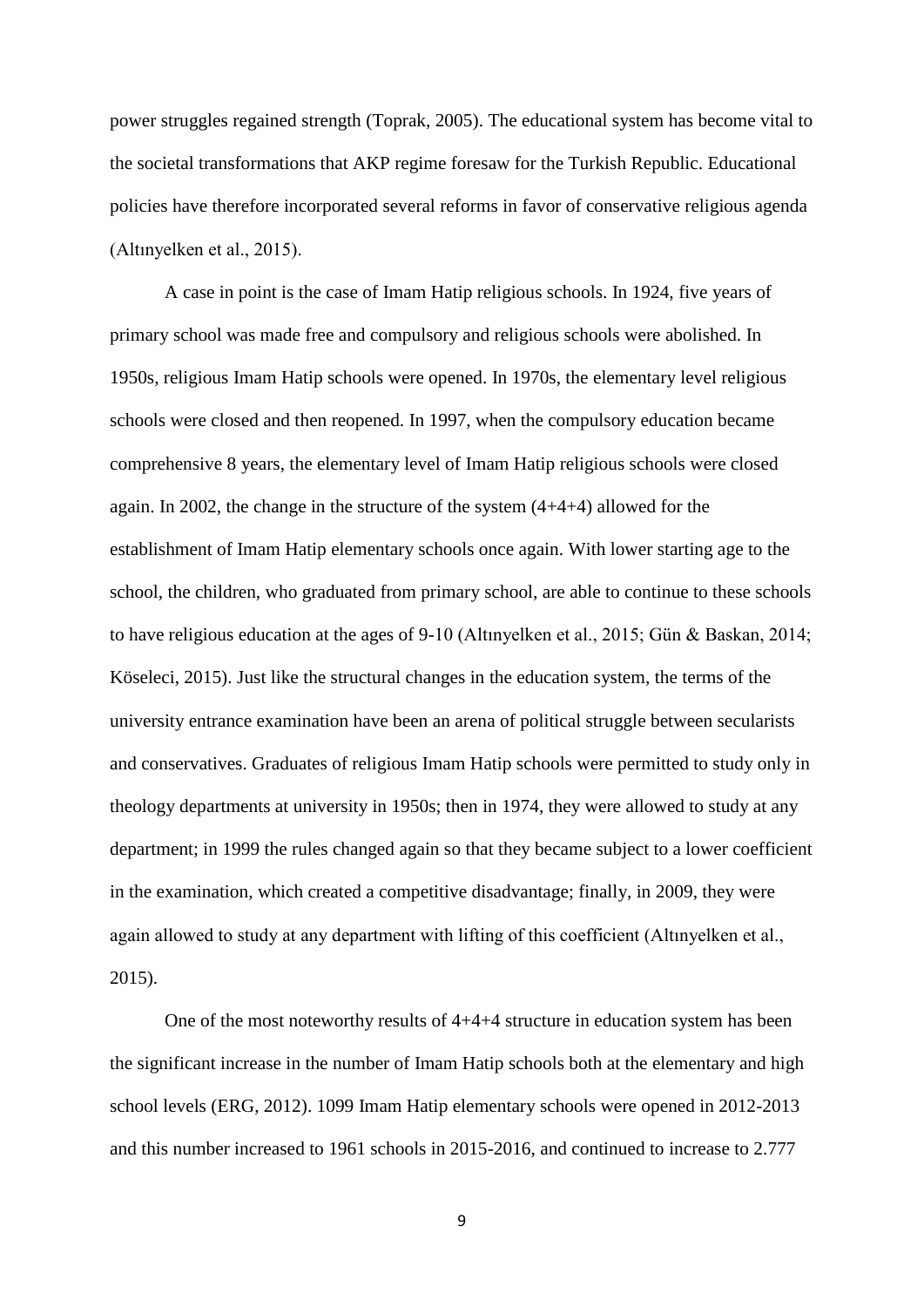schools in 2016-2017; in parallel, the number of students enrolled in such schools increased seven times. Similarly, the number of students in Imam Hatip high schools increased from 381,771 students in 708 schools in 2012-2013 to 555,870 students in 1149 schools in 2015- 2016 and to 634,406 students in 1408 schools in 2016-2017 (Eğitimsen, 2016; 2017). Adding "open" Imam Hatip high schools to these numbers, 15% of high school students in Turkey are now enrolled in Imam Hatip high schools (Eğitimsen, 2016).

A following change was the increase of religious elective courses in regular elementary schools such as the courses on The Quran, Prophet Muhammad's life and Fundamentals of Religion. Although in theory students can choose from a larger number of elective courses, due to physical environment and/or limited human resources, research suggests, that the elective religion courses became "compulsory" in the sense that either the alternative elective courses were not offered or students were feeling pressured to select these courses by other students and/or their parents (ERG, 2012; Gün & Baskan, 2014).

After the attempted military coup of July 2016, there have been further changes in the educational policies towards a conservative religious agenda. Turkey has been under the state of emergency since July 2016; and several decrees under the state of emergency have been declared including the ones that directly affect the education system. While there is no peerreviewed research available on the current changes, Eğitimsen (Education and Science Workers' Union) (2017) has recently published a report. Accordingly, 33128 teachers, 5318 academics and 1194 administrative personnel who work in schools under the National Ministry Education have been fired and many others have been suspended from their works. There have been several changes in the curriculum, towards further encouraging a "religious and nationalist" mind-set, with its emphasis on "Turkishness" and Sunni Islam (Eğitimsen, 2017). The news that the concept of jihad has been introduced into the curriculum and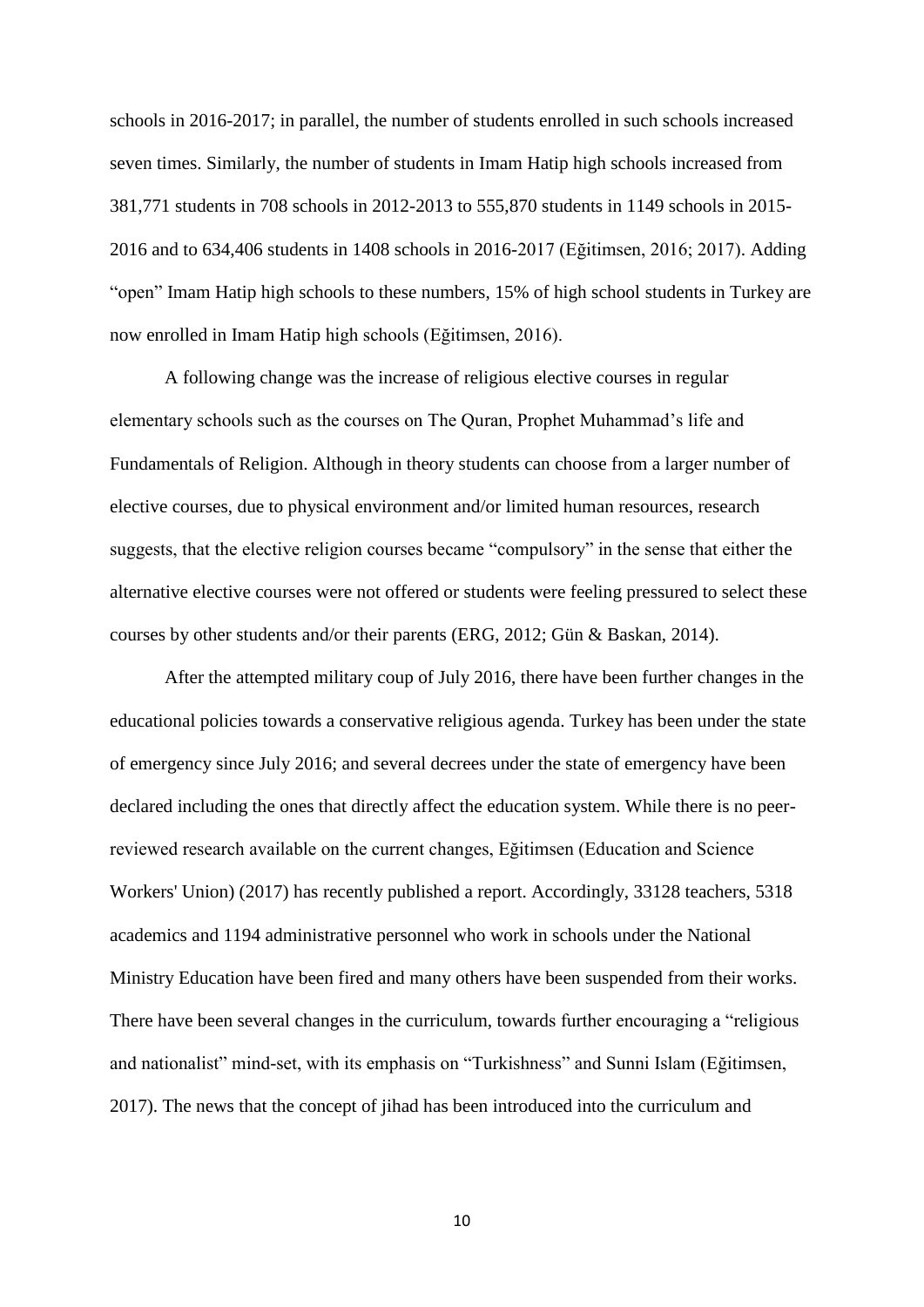evolution has been removed from science classes has attracted worldwide attention (Altuntaş, 18.09.2017, BBCnews).

The other major change in the educational policies has been towards neo-liberal policies. The provision of free education at all levels was recognized as the responsibility of the state, therefore most schools were state-funded (Gök, 2007). In the post-1980 era, the way the state has approached education shifted towards reducing government spending and encouraging privatization. For instance, private universities were already supported by government policies via tax concessions and land grants. The Justice and Development Party supported the neo-liberalization of education further, for instance, with the use of public funds to support private schools at both primary and secondary education levels. Accordingly, while there were only 93 private (primary or secondary) schools in 1932, their number increased to 240 in 1965, and to 1129 by 2001, to 1378 in 2005 (Gök, 2007). In 2011-2012, there were 4664 private schools making up 10% of the schools and this percentage jumped to 18.5 in 2015-2016 (Eğitimsen, 2016).

In addition to privatization and reducing the state expenditures on education, neoliberal policies require restructuring of the education system by increasing effectiveness, efficiency and accountability. Thus, performance evaluation indicators for teachers and academics along with standardized competitive tests for students are valued more in neoliberalism (Buyruk, 2015; Polat, 2013). While schools and teachers in Turkey are not systematically evaluated with standardized test, there is enormous focus on standardized testing. More specifically, transitions of students between stages from primary to higher education are based on standardized and centralized tests as explained under the section on Educational System. Preparing students for these tests has become a major industry, together with private institutions specialized in intensive revision courses for these exams. The number of such private courses showed a dramatic increase under the Justice and Development Party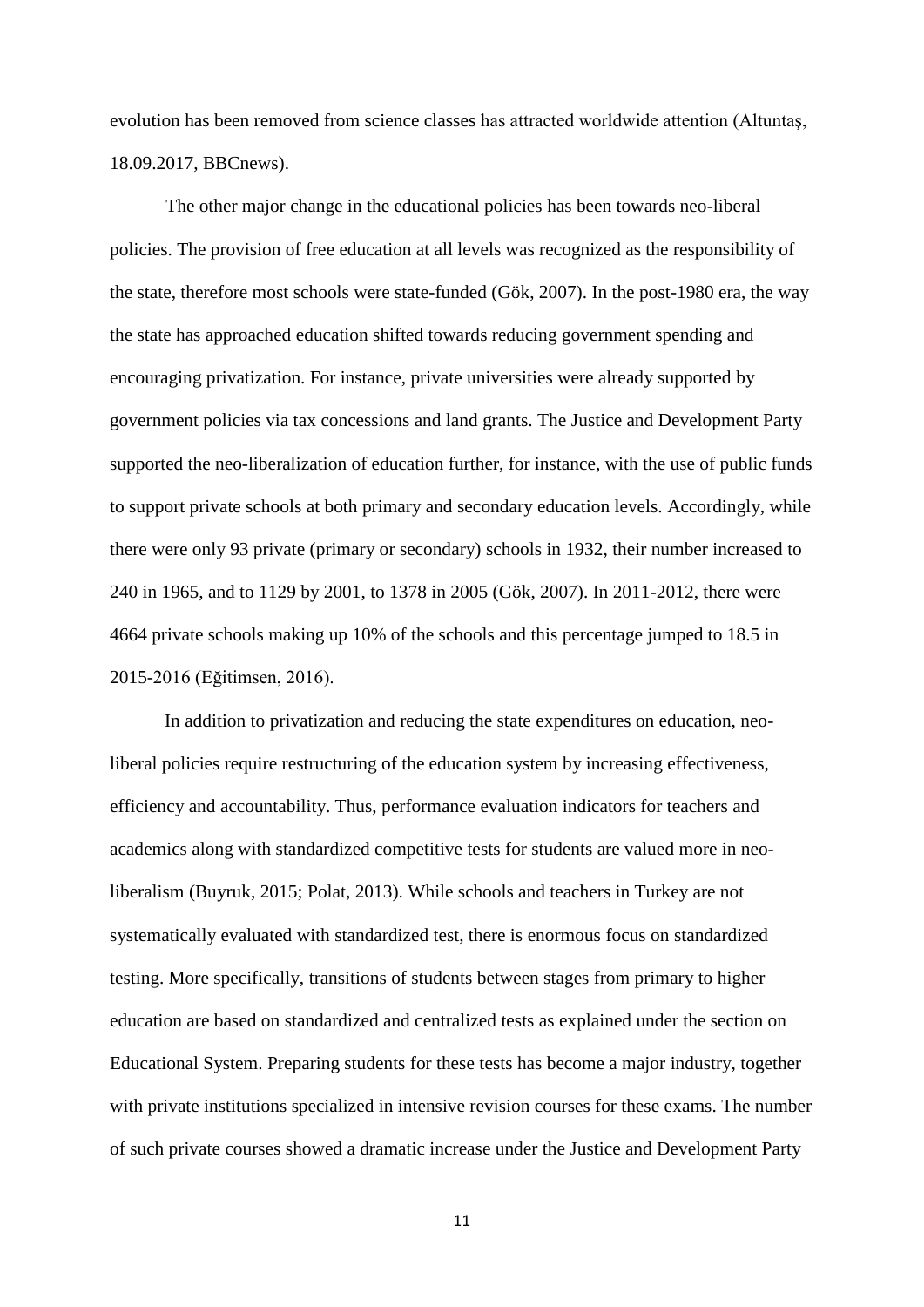rule (Buyruk, 2015). Reliance on these private courses for entrance into selective schools further deepens the education inequality in society (Polat, 2013).

What remains unchanged throughout all these changes is that the Turkish education system is highly centralized. This is partly in contrast with neo-liberal developments in many industrialized countries where decentralization is core element of reforms (Hood, 1995). In Turkey, all educational policies including curriculum development and assignment of teachers and administrators are formulated by the Ministry of National Education since 1924. This hyper centralized system makes it possible to foster another prominent feature of the educational system, that is, nationalism and the assimilationist pressures towards the Turkish culture and language. Turkey has historically been characterized by the denial of the diversity of its population. The education system thus has a mono-typical and mono-cultural structure, and mostly excludes religious, cultural, and ethnolinguistic differences (Çelik, Gümüş, & Gür, 2017; Kaya, 2009, 2015a). For instance, an analysis of several school text books in 2012-2013 academic year demonstrates the they promote an ethno-religious national identity (Cayır, 2014, also see Dogan & Haser, 2014). Despite these assimilationist pressures, the right to education in mother tongue has been expressed by different minorities, particularly by Kurds as the largest ethnic minority group in Turkey (Coskun, Derince & Ucarlar, 2010). There have been some changes with the introduction of language rights to Kurdish minorities in the educational system, which could be considered as a step towards a multicultural education (Çelik, Gümüş, & Gür, 2017). However, the future of these language rights are currently unknown with the escalation of the Kurdish conflict and the end of peace talks, as we will discuss in details in the section on Ethnicity and Educational Inequality.

Increasing privatization of education, struggle and duality in the educational policies between religious and secular poles, along with persistent centralization and monoculturalism inherent in the educational policies, have not helped to improve the quality of education in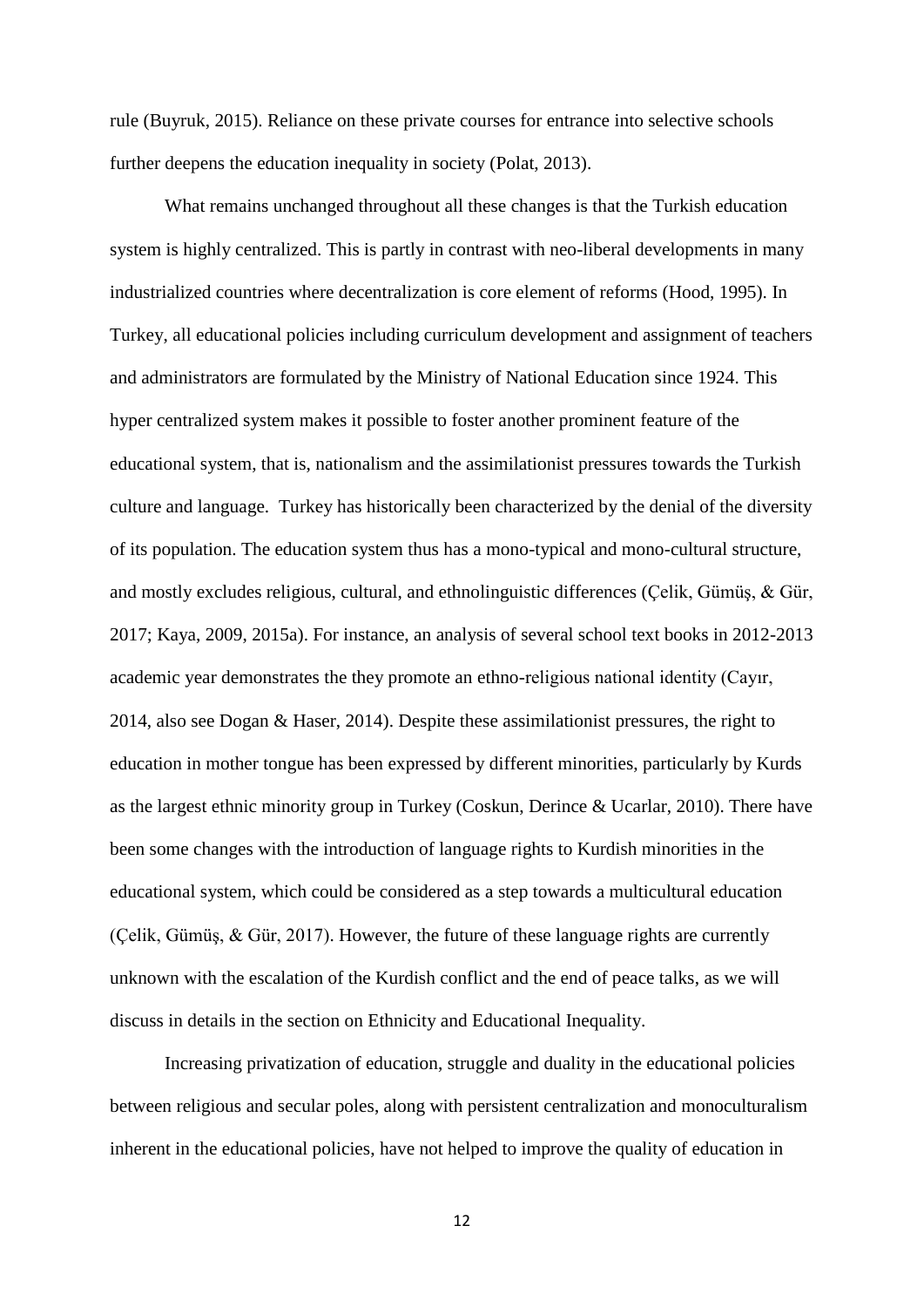Turkey, as we will be discussing in the following sections. Education inequalities based on class, region, sex and ethnic groups have been reproduced. At the same time, performance of Turkey across several countries in tests such as PISA and TMISS has remained well below the average (ERG, 2014).

#### *2.2. Migration & ethnic diversity in Turkey<sup>1</sup>*

#### *2.2.1. Migration*

**.** 

Turkey was until recently not considered a country of *im*migration, but rather a country of *e*migration, with large numbers of citizens of Turkey emigrating to West-European countries, in particular after 1960's and 70's to fill up the European shortage of workforce. By the early 2000s, there were more than 3 million Turkish citizens in Europe (İçduygu, 2004). This emigration movement explains the existence of the large literature on Turks living in various European countries and Turkish pupils in European schools (e.g. Agirdag, 2010; Stevens, 2008).

The recent Syrian civil war fundamentally changed this picture with large number of Syrian refugees settling in Turkey. According to the UN Refugee Agency, on 8 December 2016 there were 2,791,250 Syrian refugees registered in Turkey. 36.7% of the registered refugees are school-aged children (UNHCR, 2016). Currently, these refugee children and their families face many challenges at school and their integration into the education system does not go straightforward (Seker & Sirkeci, 2015).

In contrast with cross-border migration, Turkey is a country that has experienced an intense degree of both rural-to-urban and inter-regional *internal* migration. Many poor internal migrants tend to settle in the so-called *gecekondu* areas in inner-city neighborhoods. This internal migration move partly overlaps with ethnic differences, as many of the internal

 $1$  In Turkey, as it will be explained in details throughout the chapter, it is not possible to find official statistics about the size of different ethnic and religious minorities. The population census does not ask questions about ethnicity, religion or denomination.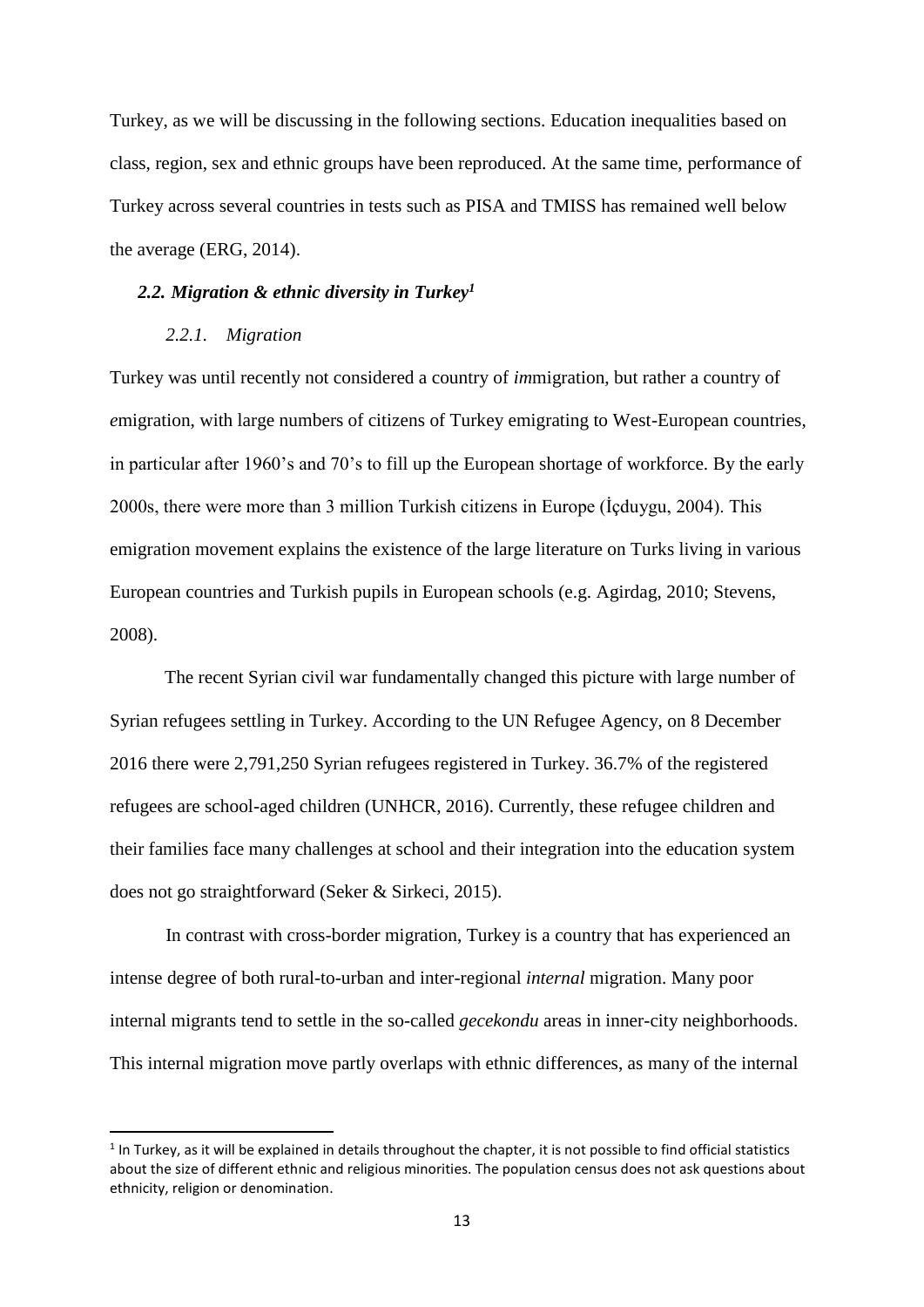immigrants coming from the eastern parts of the country are ethnic Kurds, as we explain in details in the next section. Schools in the urban internal immigration areas are impacted by this unplanned internal migration. Many of them face poor school quality, low academic achievement of students, intercultural issues related to the ethnically diverse student bodies (Akar, 2010).

#### *2.2.1. Ethnicity*

1

As noted in the introduction section, ethnic differences were a taboo topic in Turkey until recently, considered a sensitive subject, and it is still a taboo topic to some extent, even in academic circles (Somer, 2002). The last time that national data on ethnicity were collected was in 1965, in the Population Census, that included a question on mother tongue (Koc, Hancioglu, Cavlin, 2008). As such, currently, there are no official statistics on ethnicity, and according to article 66 of the Turkish Constitution "*anyone who is bound to the Turkish state through the bond of citizenship*" is a Turk. As such, it is not easy to find reliable data on the ethnic mix of the population. However, there are different estimates, and they point at the same direction. Data from the 2003 Turkish Demographic and Health Survey (TDHS)<sup>2</sup> estimate that 83% of the population of Turkey are Turkish-speaking, 14% are Kurdishspeaking, 2% are Arabic-speaking and the remaining 1% belong to other language groups. Although there has been a massive movement of the Kurdish population towards the western and southern provinces of Turkey due to internal migration, still a great majority of the Kurdish population (69%) live in the eastern part of the county. Analysis with the TDHS-data

 $2$  Turkish Demographic and Health Survey (TDHS), conducted every 5 years by the Hacettepe University Institute of Population Studies, is a nationally representative survey and it is one of the largest datasets available to study social disparities in educational outcomes, although the main focus of this survey is on reproductive health. Moreover, it does not directly ask ethnicity, however questions regarding language spoken at home and the language of the survey can be used to determine linguistic minorities. More information about these surveys can be found in their reports: [http://www.hips.hacettepe.edu.tr/eng/population\\_survey.shtml](http://www.hips.hacettepe.edu.tr/eng/population_survey.shtml)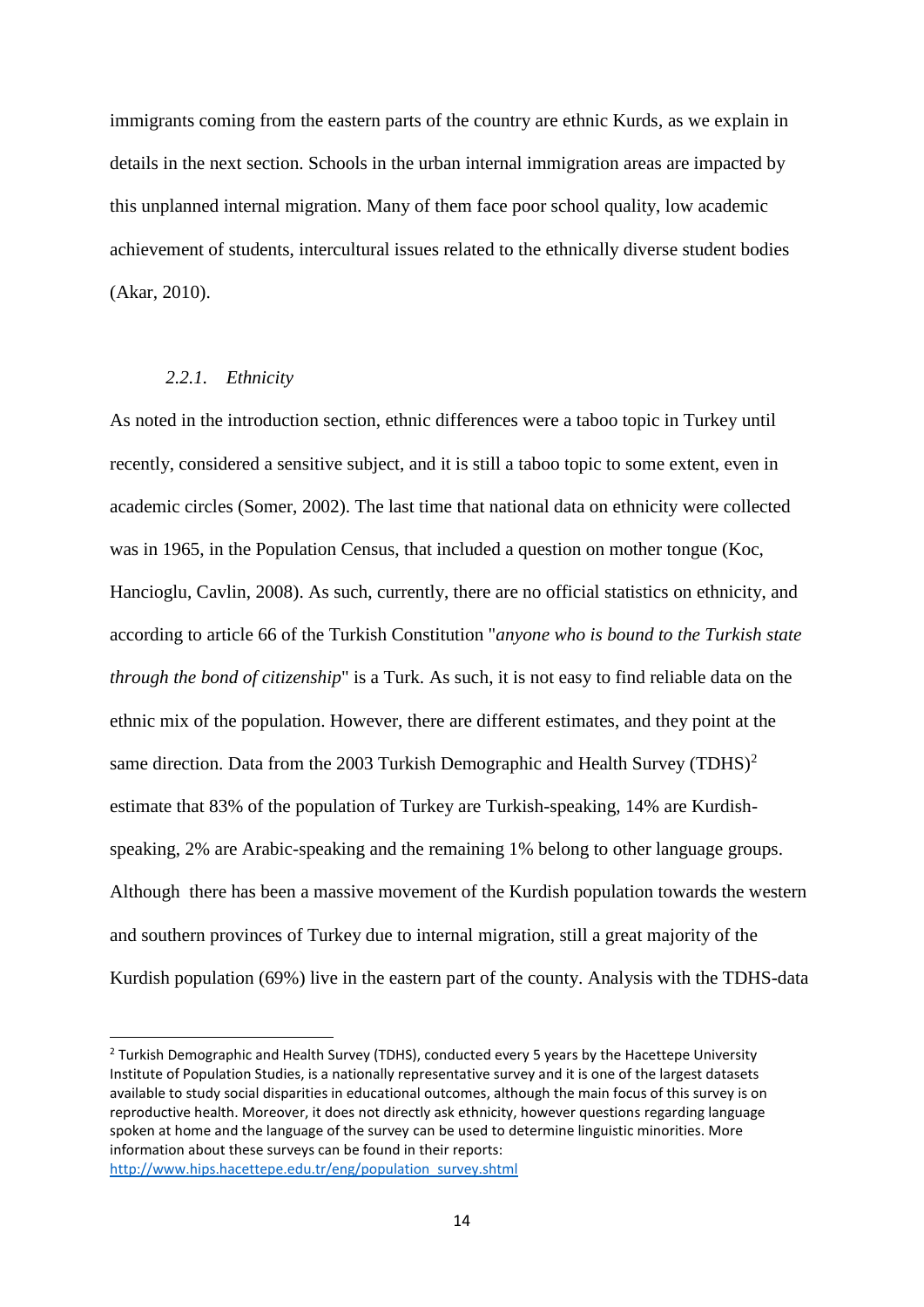also shows that despite intensive internal migration movements in the last 50 years, large inequalities exist between Turkish and Kurdish-speaking populations, both in the East and west of the country, and that there is almost no convergence between both groups, as we discuss in more detail in the section on Ethnicity and Educational Inequality in Turkey (Koc, Hancioglu, Cavlin, 2008).

Moreover, it is necessary to note that since the foundation of the Republic and based on the Treaty of Lausanne only certain religious minority groups have been considered legally-accepted minorities in Turkey. Historically, therefore, the right to receive an education in one's mother tongue, other than Turkish, was only allowed for Armenian, Greek and Jewish minorities of Turkey, who make up less than 1% of the current population (Kaya, 2009, 2015b). There are also historically private "foreign" schools, such as German, French and American schools. These are owned and managed by non-Turkish citizens. Moreover, there are private or public schools and universities to teach in languages such as English, French, German and Italian, while Kurds, as one of the largest ethnic minority in Turkey, and many other minorities, have long been not entitled to open or manage schools teaching in their mother tongues (Kaya, 2009).

#### **3. Methods**

Our review focused on the published, peer-reviewed studies and official reports that focused on the relationship between ethnicity and educational outcomes in Turkey. To assure the quality of the discussed studies, different processes of sampling were used. First, we searched through specific Turkish database, ULAKBIM (i.e. the National Academic Network and Information Center), the Turkish Social Science Citation Index and theses since 1980 for the keywords: educational system, school success, university entrance exam with minority, immigrant, Kurd, region, East. It should be noted that there was not a single article about the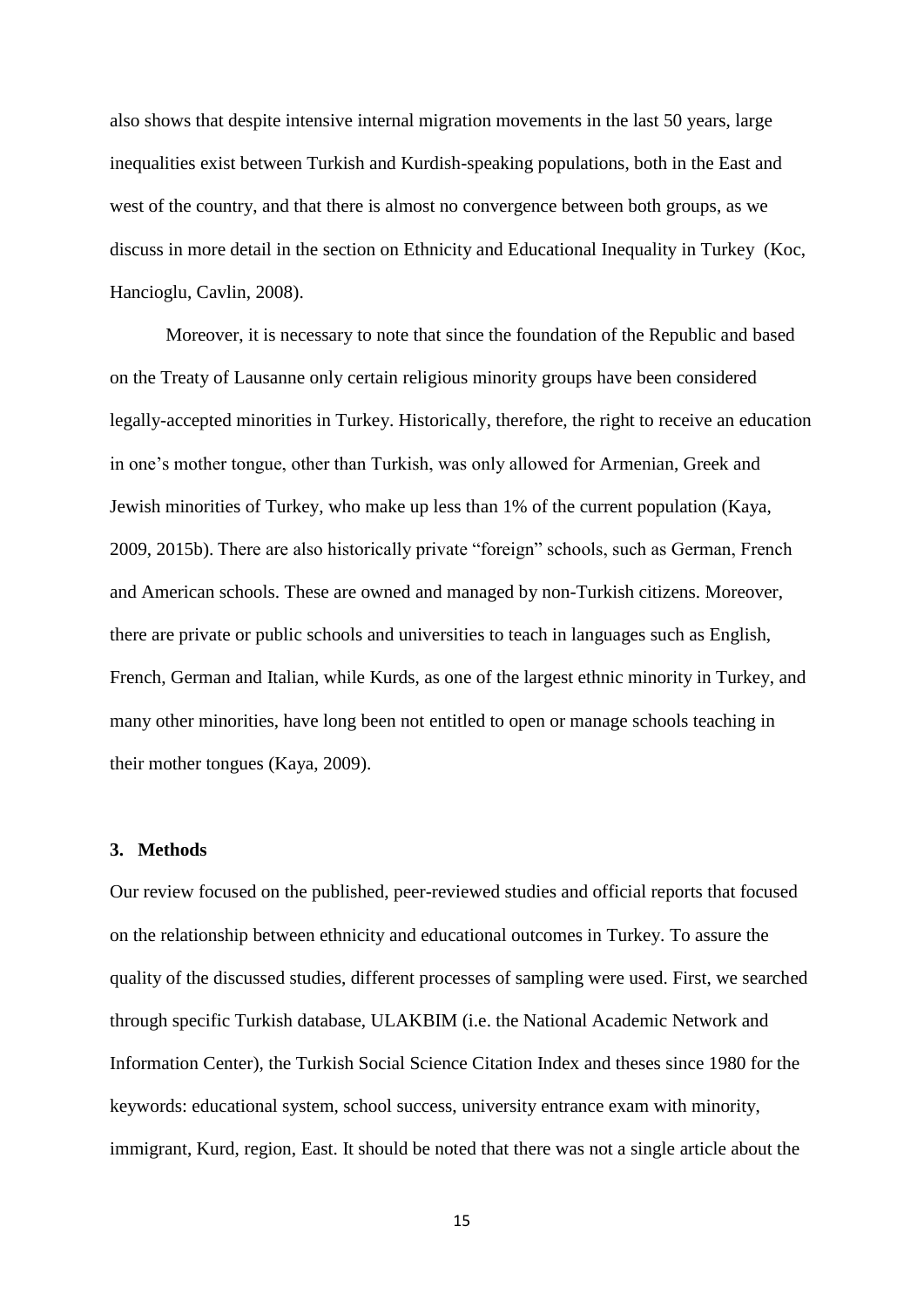educational success of Kurds, immigrants or minorities (which reflects the above described sociopolitical situation in which ethnic difference remains a 'sensitive' topic) and there were only three theses, two on immigrants and one about the Kurdish minorities . Second, we searched through international bibliographical databases Social Science Citation Index (SSCI) and Ebscohost for the period between 1980-2017 for the keywords: Kurd, Turkey, education, school enrollment, school, performance, and achievement, Minority, Turkish Demographic and Health Survey. This resulted in various studies that focused on Turkish minorities living abroad. However, we excluded these studies, as the focus of this review is on Turkey. Third, a recently published special issue of *Comparative Education* that focused on recent developments the Turkish educational system was used as a central publication (see Altinyelken, Çayır & Agirdag, 2015). The different contributions in this special issue were taken as a starting point to further draw a snowball sample studies on the topic of ethnicity and educational inequality in Turkey.

Applying this sampling frame, we distinguished the following research traditions: studies focusing (1) on regional differences, (2) on linguistic differences and (3) on religious differences. These research traditions are explored in the next paragraphs. Additionally, we did few primary analyses with the PISA 2015 data.

## **4. Ethnicity and educational inequality in Turkey**

#### *4.1. Regional differences*

Ethnicity and ethnic inequalities have been a taboo topic in public discourse in Turkey. Still, a political arithmetic tradition that relies on large-scale reports of educational outcomes without giving much theoretical background (Stevens, 2007) can be distinguished. From this perspective, reports and official statistics from the MoNE (Ministry of National Education), national central selection/placement exams, and recently from international assessments such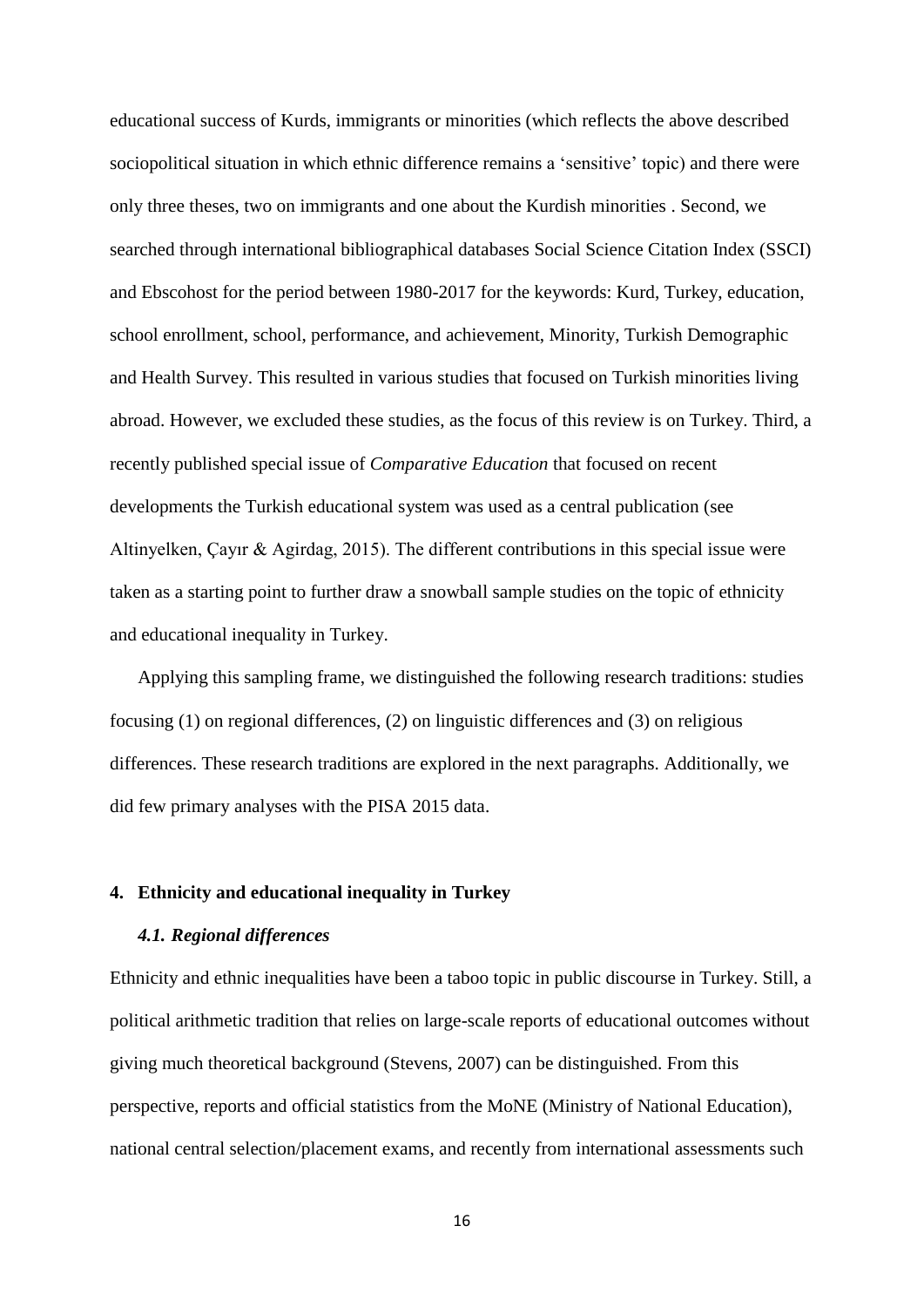as PISA have been used to explore social disparities in education. However, the focus has been mainly on 'regional' differences rather than ethnic differences. The focus on regional disparities is informative as earlier research shows the different ethnic structures of Turkey's administrative regions (Icduygu, Romano, & Sirkeci, 1999). An analysis of Demographic and Health Survey in 1993 and 1998 (Kırdar, 2009) for instance, shows that around 70% of Kurdish children, 35% of Arabic children and only 10% of Turkish children reside in the Eastern Anatolia and Southeastern Anatolia regions.

School enrollment varies significantly across regions (MoNE, 2013). According to the data by MONE (2014, 2015), the net enrollment rates in lower secondary education in the year 2013/2014 and in the year 2014-2015 were around 85% in the eastern cities of Hakkari and Van compared to 96% in the western cities of İzmir, Kocaeli and Manisa. The differences are even higher in the enrollment rates in high school with around 86% in the same western cities and 58% in the same eastern cities. The highest rates of enrollment in high school are around 95% in western provinces of Eskişehir, Bolu, Isparta and the lowest rates are around 47% in eastern provinces of Muş and Ağrı. The cities in the Black Sea Region such as Rize, Trabzon, Amasya are also doing well with more than 90% enrollment rates (MONE, 2015).

These results are in line with the results of national selection exams, such as the secondary school selection and university entrance exams (Berberoğlu & Kalender, 2005; Sarier, 2010). Students in the two eastern regions are significantly less successful in nationwide university entrance exams compared to all the other regions (Şahin & Gülmez, 2000; Çetingül & Dülger, 2006). A study by Şahin, Özdemir and Selvi (2012) comparing regional disparities in university entrance exams from 2003 to 2010 not only confirms the regional gap between the two eastern regions and the western regions but also shows that regional disparities increased from 2003 to 2010. Similar regional differences also exist in rates of absenteeism, drop-out, grade-retention (MoNE, 2013).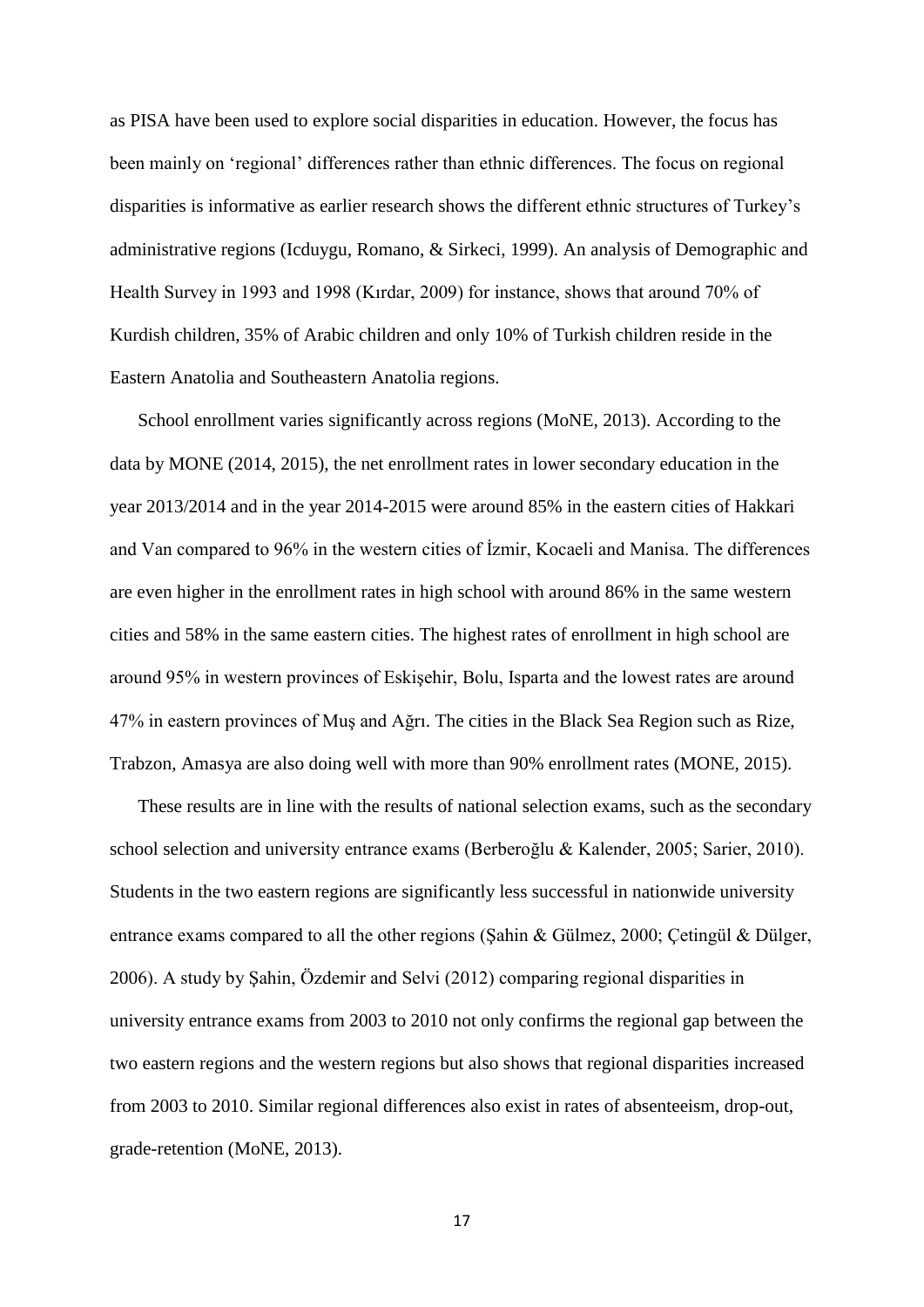Regional disparities have also been noted in international assessments such as PISA and TIMMS. For instance, Gümüs and Atalmıs (2012) investigated the achievement gaps between students who reside in different regions in Turkey in PISA assessments of 2003 and 2009. They found that while Marmara, Aegean, and Central Anatolia regions had the highest average scores in these assessments, two eastern regions, Eastern Anatolia and Southeastern Anatolia, had the lowest average scores. While regional differences in student achievement decreased from 2003 to 2009 PISA scores, the gaps have not completely disappeared. Moreover, the students' math achievements in Eastern Anatolia and in Southeastern Anatolia were statistically lower than all other regions not only in PISA 2003 but also in PISA 2009 (for PISA 2006, see Alacacı & Erbaş, 2010; for TIMSS 2007, see Erberber, 2009; for TIMSS 2011, see ERG, 2014).

To sum up, several studies across time using several measures of educational success confirm the existence of regional disparities between the western and eastern regions of Turkey where the large majority of the population are from Kurdish decent (Oyvat & Tekgüç, 2017). Although looking at regional disparities is somehow informative, regional disparities co-vary with disparities in socioeconomic and language background (ERG, 2014). Eastern regions are underdeveloped socio-economically. These provinces receive less spending per student compared to the students in the other provinces (Alacacı & Erbas, 2010; MoNE, 2013). Particularly the southeastern region is also disadvantaged in terms of class size (38 in the Southeast region vs. 31 average in Turkey), student per teacher rates (21 in the Southeast region vs. 16 average in Turkey) and the percent of inexperienced teachers (up to 90% in some cities) (MoNE, 2013). As for language background, the very large majority of non-Turkish speaking individuals are Kurdish and Arabic women, who live in Eastern regions of Turkey. The data indicate that of the married women aged 15–49 in Turkey, about 4 per cent, or one in 25, is not able to speak Turkish (Smith & Hoşgör, 2003). Therefore, it is hard to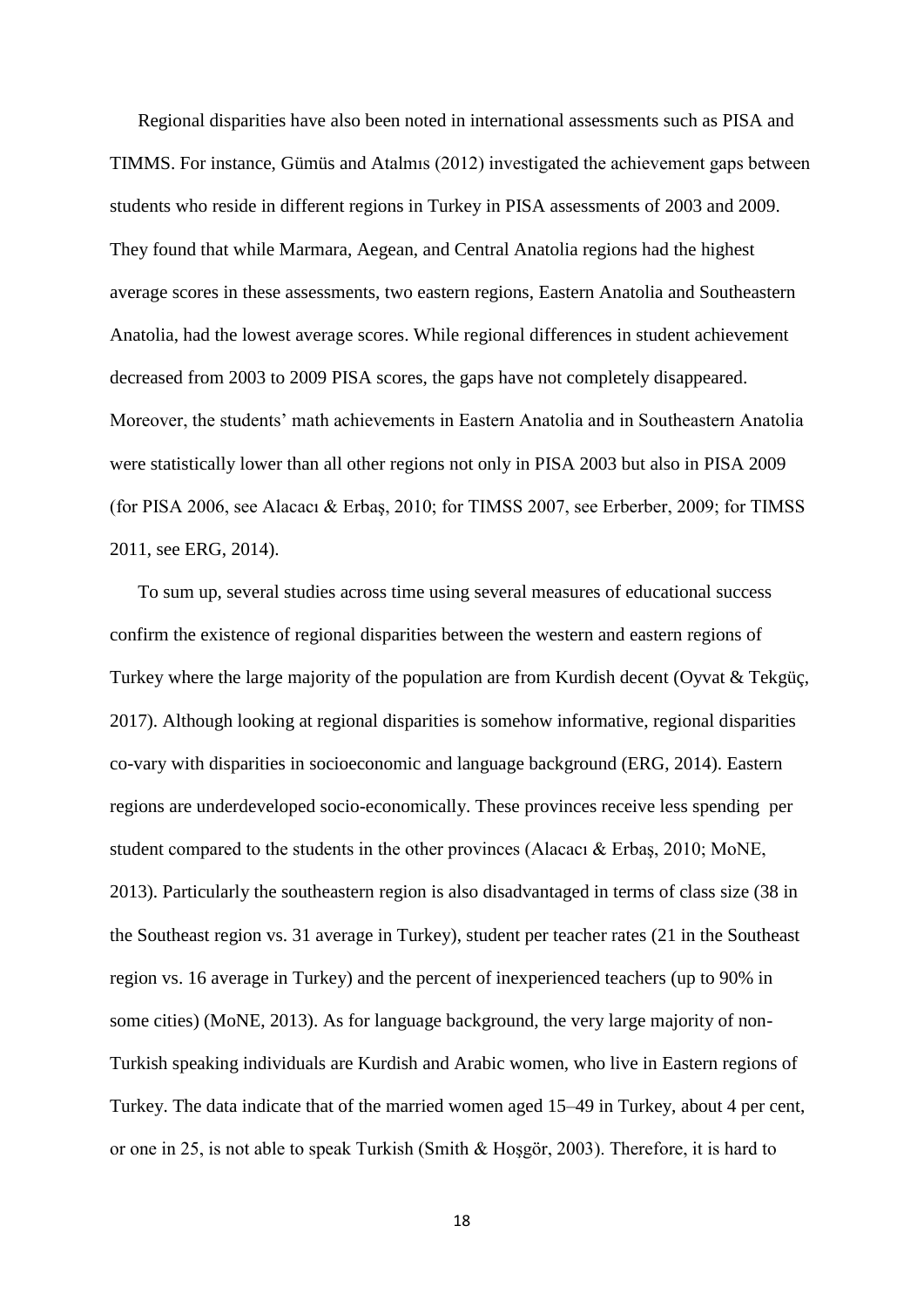disentangle ethnic, language, socio-economic differences in educational outcomes by only looking at regional differences. The next section focuses on ethnic and language differences in educational outcomes in more detail.

#### *4.2. Linguistic differences*

In the absence of direct data about ethnicity, language background could be regarded as a proxy for ethnicity. As such, there are many studies that use language background as an indication of the ethnic background. Kurdish and Arabic minorities have acquired some language rights in education. In 2012 with the 4+4+4 structure in the education system, "Living Languages and Dialects" is defined as one of the electives to be offered as of grade 5. In the 2012-13 academic year, elective courses in the Kurmanji and Zaza dialects of Kurdish, and in the Circassian languages of Adyghe and Abaza, began to be taught (Laz and Georgian courses followed). While 28,587 students took these lessons in 2012-13, and this number increased to 83,344 in 2014-15. These elective courses were mostly offered in the east and southeast cities such as Diyarbakir, Mardin, Batman, Muş (MoNe, 2015, Kaya, 2015b). One of the biggest challenges is finding qualified teachers for these classes, as language and literature departments for ethnic languages are offered in few departments at universities. For instance, Kurdish language and literature department is established only in three universities (out of 179 universities in Turkey). Lack of budget for the preparation of textbooks and course materials for these language courses is another problem. In 2014, this right to mothertongue education was extended to other minorities so that citizens can found private schools with the aim of providing education in various languages and dialects that they traditionally use in their daily lives. Since then, three private Kurdish primary schools were established, although they were closed down by the state and re-opened several times (Kaya, 2015b). However, current political revival of Turkish nationalism makes the future of these minority language rights are uncertain.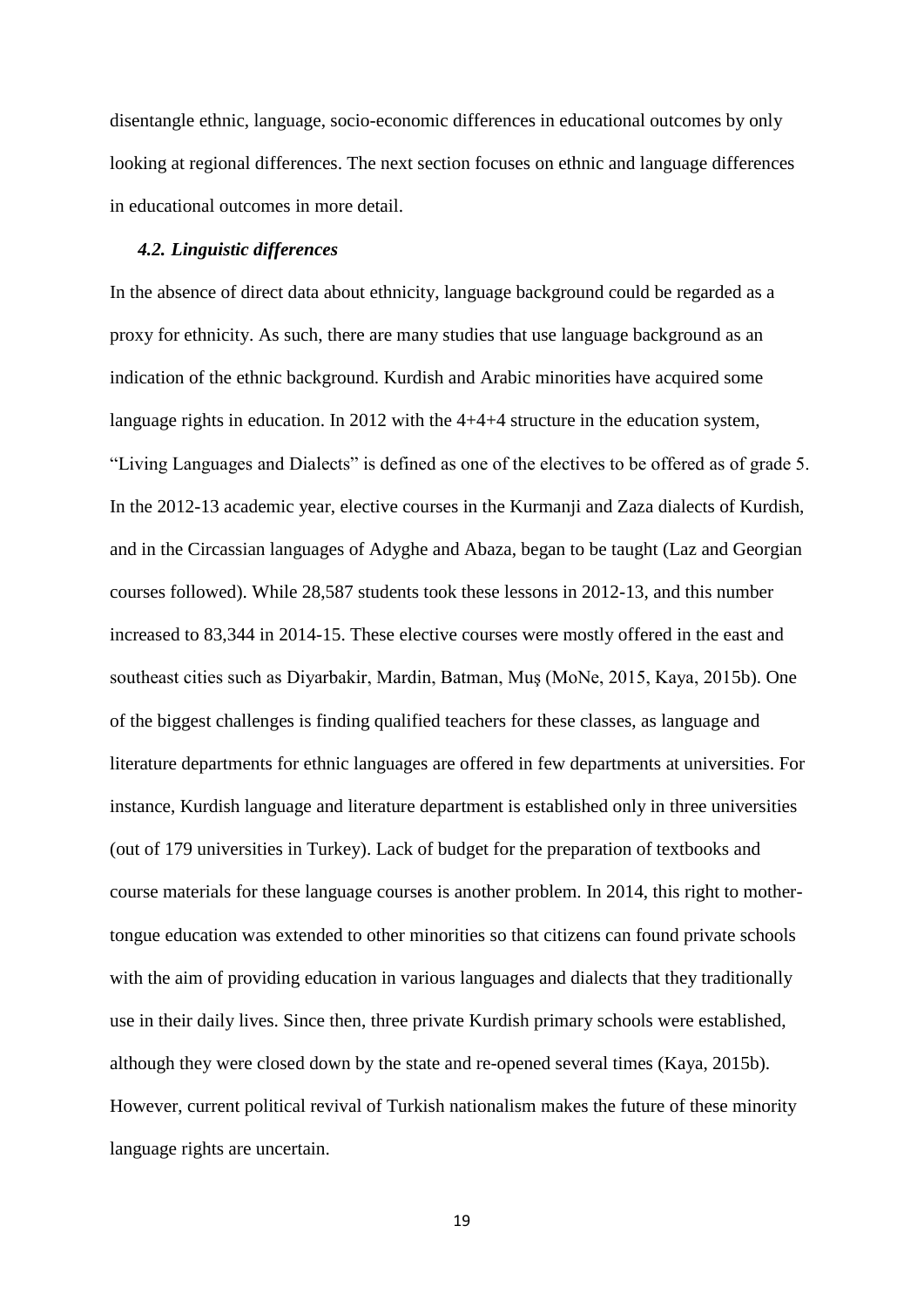Turkish Demographic and Health Survey (TDHS) of 1993 and 1998 provides information about differences in educational attainment for linguistic minorities (we have not found similar analyses on most recent data, 2013, but see Kusadokoro & Hasegawa, 2017). The data have two language questions that are used to define ethnic minorities: whether the interview is conducted in a different language and whether the mother tongue is different from Turkish. The 1993 survey data revealed that only half of Kurdish participants completed primary school, although primary school education is compulsory. Especially in the southeastern region, almost half of the Kurdish participants received no formal schooling at all (İçduygu et al., 1999). Using the 1998 survey data, Smith and Hosgör (2006) investigate both regional and linguistic differences in primary and secondary school enrollment rates. While in the Western regions, primary school non-enrollment was only a few percent, in the Eastern region, nonenrollment in primary education was still as high as 31.9%. Looking at what distinguishes the children out of school from those who are enrolled, they found that mothers' lack of education, living in the east and mothers' inability to speak Turkish were all influential factors. Similarly, mothers' ability to speak Turkish was found to be an important predictor of school enrollment in 2008 data (Gümüş, 2014)

Using surveys in 1993 and 1998, Kırdar (2009) investigated the reasons for the ethnic gap in enrollment rates as well as those in drop-out. Among the 8-15 years old, Kurdish speaking (29%) and Arabic speaking children (28%) were found to be twice as likely to be not enrolled in school compared ethnic Turkish kids (15%). Looking at the parental education levels, fewer Turkish mothers were illiterate (35%) compared to Kurdish (90%) and Arabic mothers (71%). Similarly, Turkish fathers had longer years of schooling (6.3) compared to Kurdish (3.9) and Arabic fathers (5.1). A combination of regional characteristics (east-west as well as urban-rural), family level characteristics (such as parental education and wealth) and the mother's level of Turkish proficiency all contributed to the ethnic gap in education outcomes.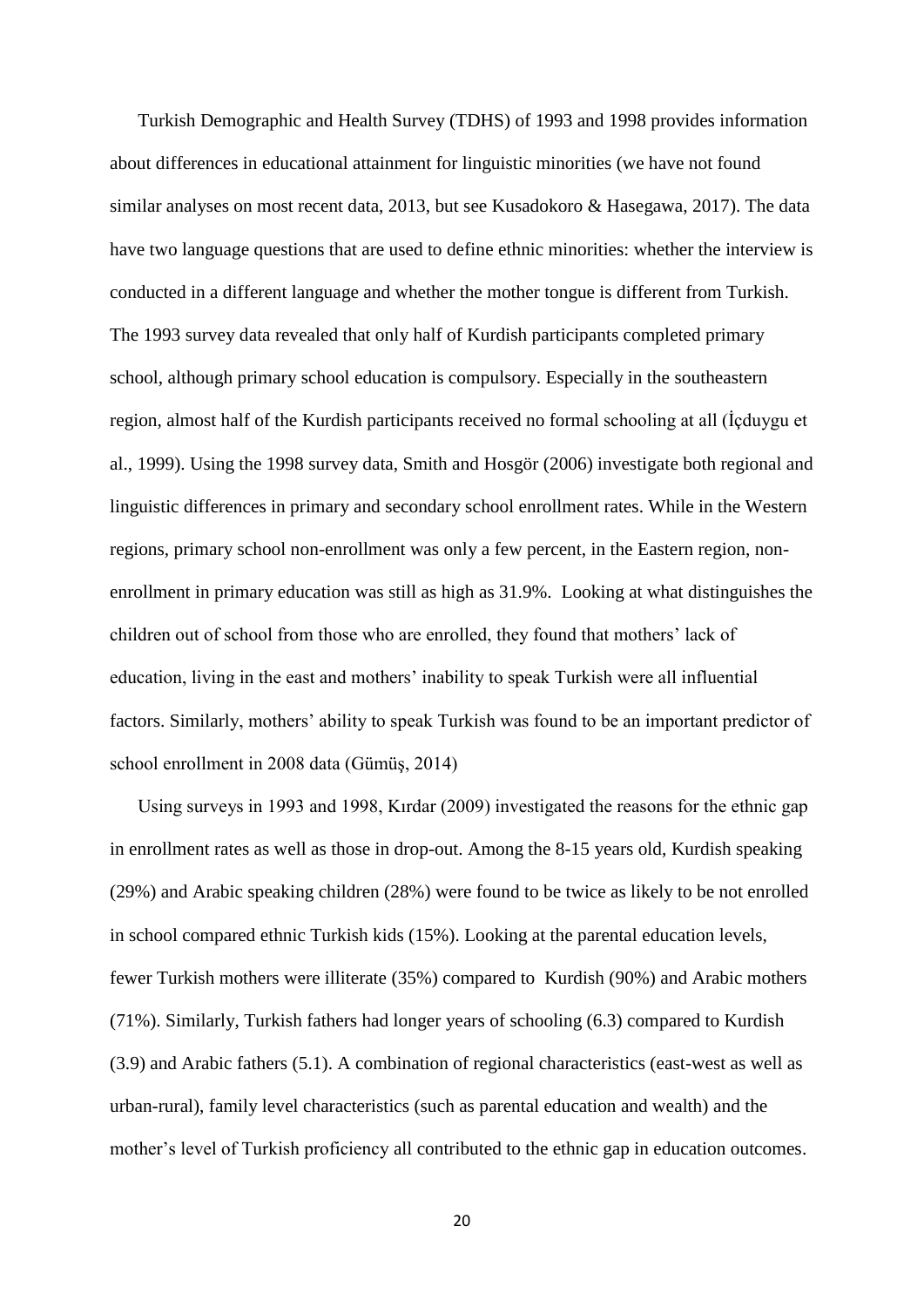The gap also varied according to gender such that the gap in non-enrollment rates between Turkish speaking children and minority groups were higher among girls than boys and that the predictors explained away the gap for boys but not for the girls.

There are also few studies using non-representative samples that focus on linguistic differences. One study (Goksen & Cemalcılar, 2010) investigated internal immigration to big cities in Turkey and found that dropouts were more likely to be coming from large households where the main language spoken at home was a language other than Turkish, dropouts' mothers were more likely to be illiterate, and their fathers' were less likely to have stable jobs. Another study (Polat & Shallert, 2013) investigated predictors of native-like Turkish accent among elementary and high school students of Kurdish origin who mainly spoke Kurdish at home. Accordingly, identification with Turkish-speaking community and understanding the importance of learning Turkish as an external motivation predicted more native-like Turkish speaking, while identification with Kurdish speaking community was negatively related to native-like accent. Aksu-Koç, Erguvanlı-Taylan, and Bekman's (2002) study was carried out among primary school children in three big cities (Istanbul, Diyarbakır and Van). The teachers stated that Turkish linguistic skills of students who spoke a first language other than Turkish were very low. Additionally, uneducated mothers and lack of early childhood education services contributed negatively to the level of linguistic development of children (Aksu-Koç et al., 2002).

With the beginning of the new century, Turkey participated on different international studies on student achievement such as PISA and TIMSS. As these data are open to researchers, many researchers started to examine ethnic differences in Turkey through available variables such as language background (e.g. Köseleci, 2015; Ozdemir, 2016). The international TIMSS 2011 data also show that there is a *large* achievement gap in math performance between pupils who speak Turkish at home and those who speak another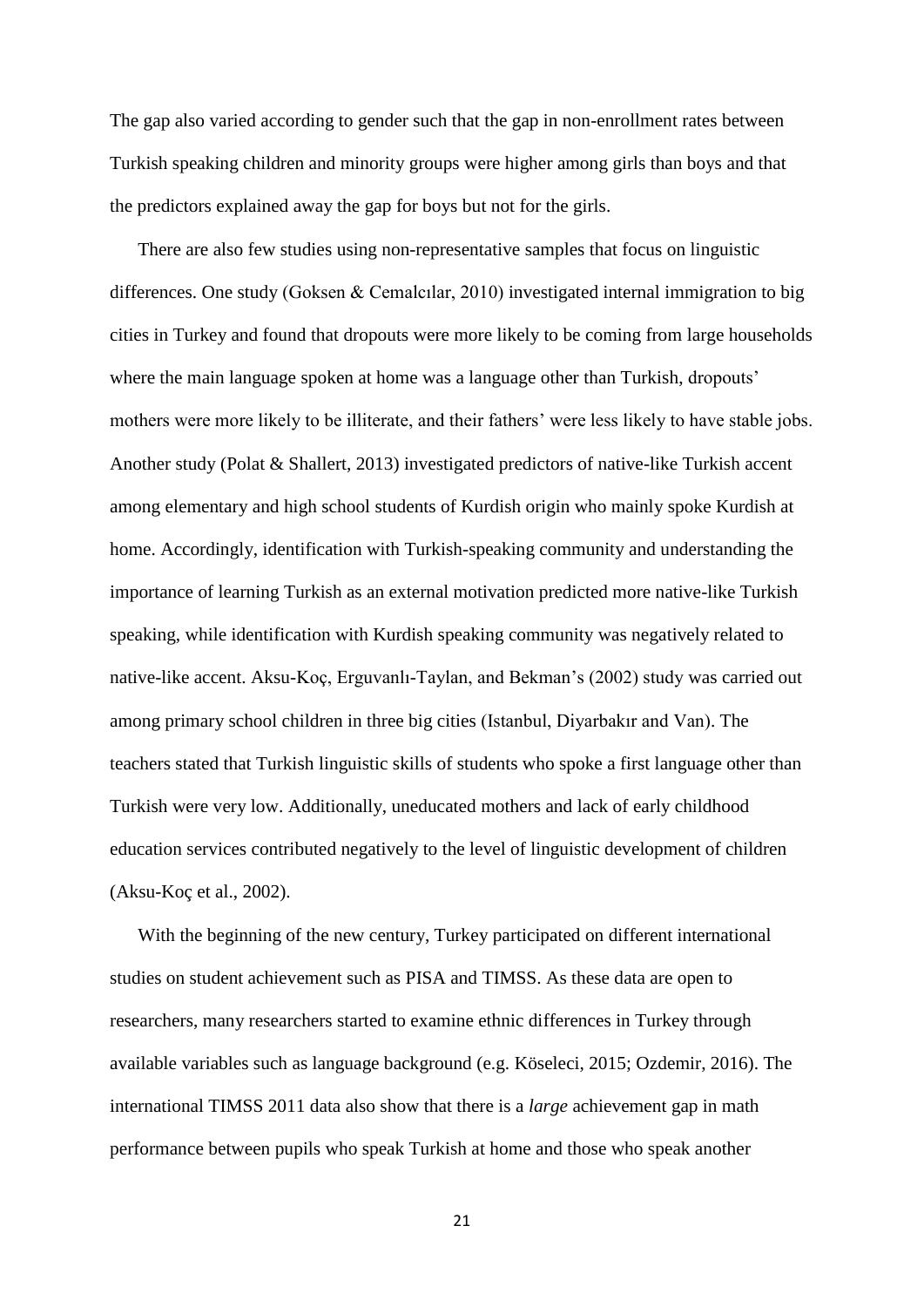language. This achievement gap is visible in all regions of Turkey (ERG, 2014). Our own analyses with the just recently released PISA 2015 data (see Table 1), confirms this. There is a wide gross achievement gap (around half of a standard deviation) between linguistic minorities and pupils who speak Turkish at home, for math, reading and science. After controlling for differences in socioeconomic status (SES), the gap narrows considerably, but the disparity between both groups remains statistically significant.

|                                  | <b>Math</b> | Reading | <b>Science</b> |
|----------------------------------|-------------|---------|----------------|
| Gross home language gap          | 49          |         | 45             |
| SES controlled home language gap | 19          | 19      |                |

Table 1: Achievement gap according to home language background in PISA 2015

*Note: all differences are statistically significant at p < 0.001*

To sum up, there is a growing line of research on the ethnic gap in educational outcomes that use linguistic differences to identify different linguistic minority groups, largest being the Kurdish minorities. Using language spoken at home or first language to identify minorities has its own limitations such as failing to include minorities based on other criteria than language or those minorities who cannot or don't prefer to speak another language than Turkish at home. Still, this line of research is important in helping us understand the factors behind disparities in educational outcomes in Turkey. The existing research shows that the intersection of several factors, or rather, cross-cutting disadvantages contribute to the ethnic gap. We still need more research on how regional differences, parental background (Turkish proficiency and years of education), gender and a combination of these factors contribute to the ethnic gap in educational outcomes of linguistic minorities.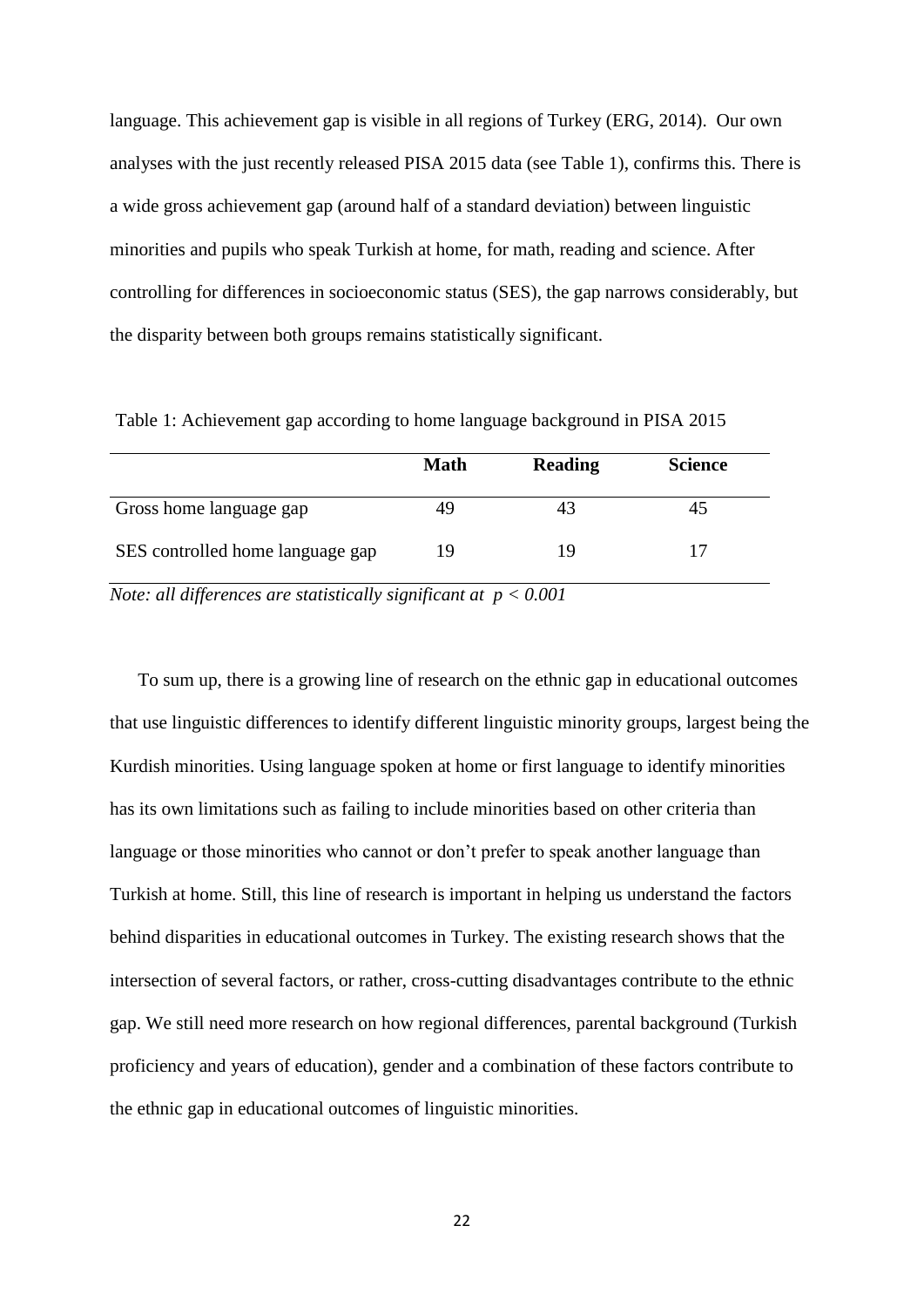#### *4.3. Religious differences*

**.** 

There has been a compulsory religion course in primary and elementary schools since 1983, that mainly teaches the Sunni denomination of Islam—which is the dominant denomination of Islam in Turkey. Only children of legally-accepted religious minorities can be exempted from the course. All others such as Alevi's<sup>3</sup>—a liberal section of Islam—, those from other religions such as Buddhism or atheists and deists are not exempted from this course (Kaya, 2015b). Even then, separating students into those who attend the religious lessons and those who don't may lead to the exposure of non-Muslim children, who may suffer exclusion. Moreover, content analyses of these textbooks suggest that they are onesided and negative towards other faiths (Çayır, 2014). For instance, expressions such as "our religion" "our holy book Quran" and "our prophet" are used frequently, with the assumption that everyone has the same belief. Other religions and beliefs are judged from a Sunni Islamic perspective and placed in a certain hierarchy (ERG, 2011). Moreover, the centralized exam for entry into secondary school includes questions based on the obligatory religion course, which does create a competitive disadvantage for students exempt from this course (Kaya, 2015b).

Moreover, cases of harassment against minorities (even by teachers), such as letting them sit at the back of the class or name-calling and bulling by other children are prevalent and not governed or punished by the school policies (see Kaya, 2009, 2015b for a report of indepth interviews with minority members, experts, NGOs, school directors, teachers, students and their parents in several big cities).

<sup>&</sup>lt;sup>3</sup> Sunnism is the dominant denomination of Islam endorsed by the majority of the Turkish population. Alevism is a more liberal and left-leaning orientation of Islam endorsed by a minority of the Turkish Population. They are officially considered not as a denomination of Islam but rather as a folkloric tradition in Turkey. However, it should also be noted that no official statistics are kept regarding the size of different groups. The most common estimate of Alevis is around 15%, with a range from 3% (self-identification) to 19% (religiously significant figures measured) (Carkoglu, 2005).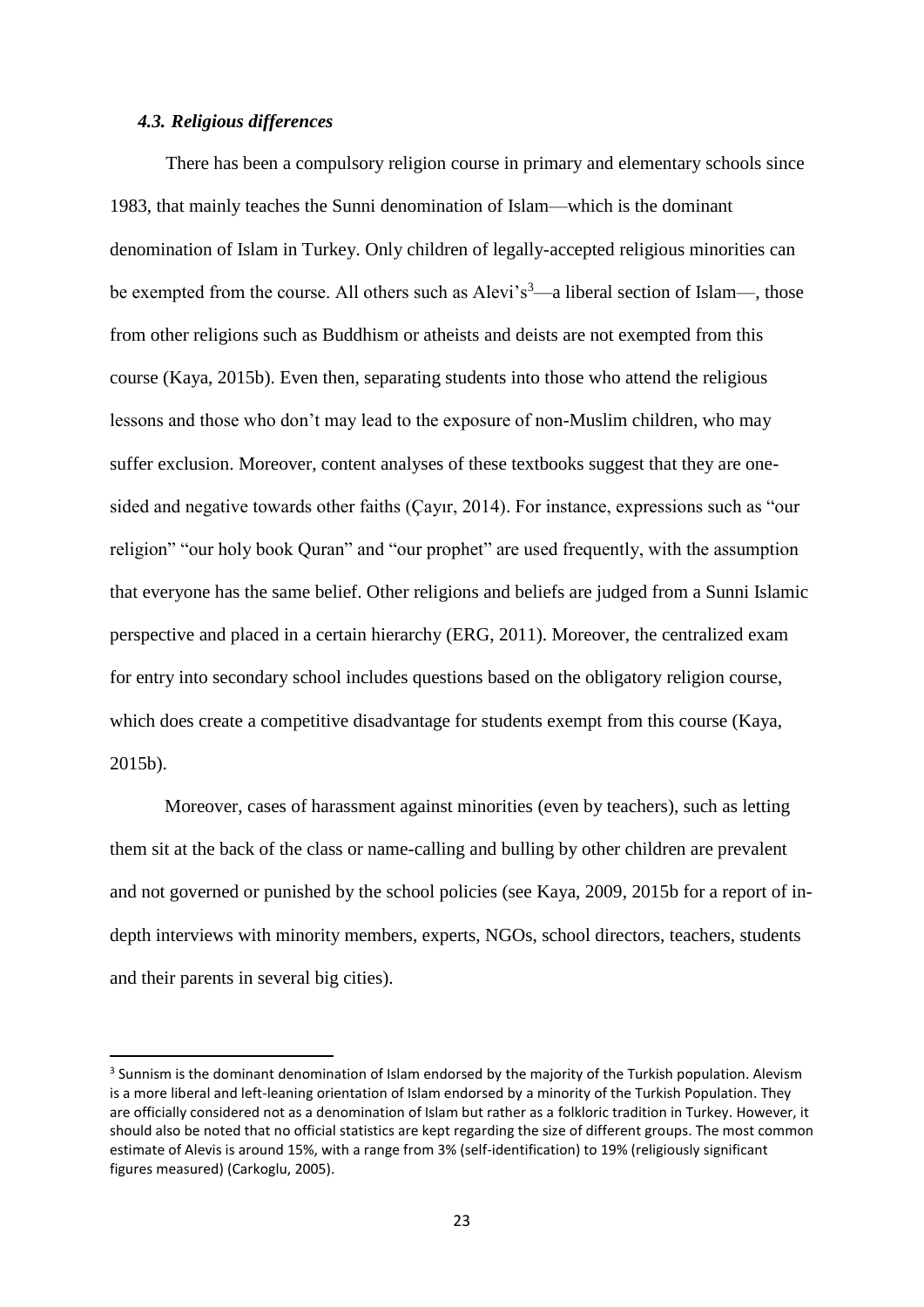With increasing religiosity in the educational system, religion-based inequalities have also increased. The new elective courses about Islam (Islam) were sometimes the only available choice for students. Moreover, the number of Imam Hatip schools both at the elementary and high school levels have increased by transforming the neighborhood schools into Imam Hatip religious schools. There are concerns that a significant number of poor and disadvantaged children have been forced to study at Imam Hatip schools either because the school in their neighborhood has been transformed into such a school or due to their low score on the high school entrance exam (for instance, Roma children, Kaya, 2015b). As far as we know, there are no data and studies available on the educational enrollment, achievement or attainment disparities between different religious groups.

In sum, there is few research evidence regarding the educational outcomes of religious minorities, even fewer than those focusing on linguistic minorities. The existing research consists of either textbook analyses or the disadvantages created by the centralized curriculum and compulsory religion courses, and few reports exist on the harassment or discrimination faced by these minority groups. Given that official statistics are missing about the largest religious minority group in Turkey, Alevis, it is even harder to study their educational outcomes. Still, this research suggests that the centralized and ethno-religious character of the Turkish education system which promotes Turkish nationalism together with Sunni Islam continues to create disadvantages for these minority groups.

#### **5. Conclusion and Discussion**

Although the number of studies in Turkey on ethnic differences in education are limited, this review shows that regional and linguistic inequalities are large and do not tend to decrease over the years. A major challenge is the lack of systematic information on the subjective ethnic background, which makes the direct assessment of ethnic differences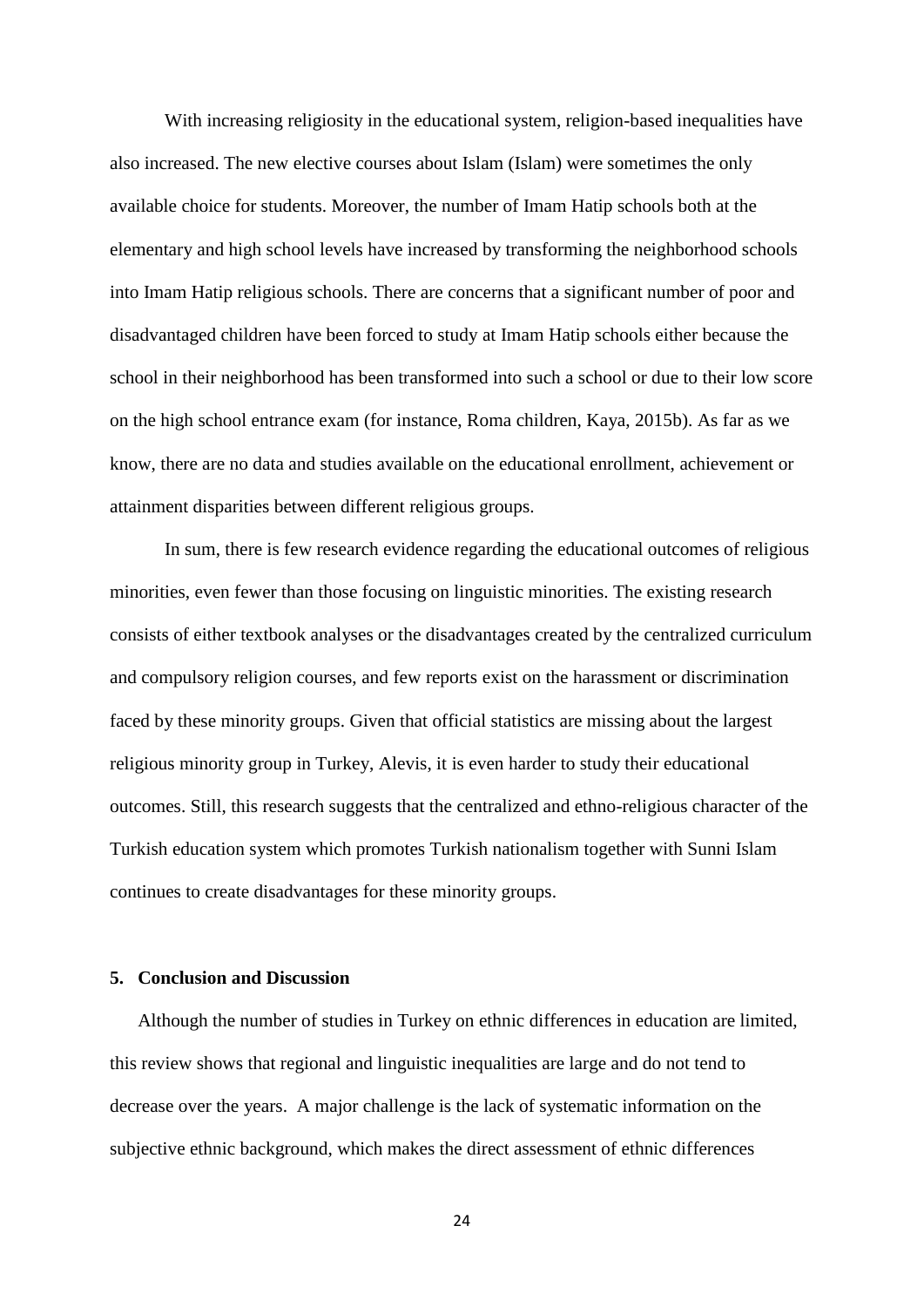difficult. Speaking a different mother tongue is not necessarily an indicator of selfidentification and regional differences do not perfectly match with ethnicity either. Moreover, minority groups who do not have a different mother tongue or who live different regions, are almost completely forgotten in the literature. As such, studying and recognizing structural inequalities regarding various minorities of Turkey may help to develop policies to target such inequalities.

The challenges are not only political, but also related to scholarly perspective in the literature. For instance, many studies that point at linguistic or regional differences, interpret the results from a deficit perspective. For instance, linguistic differences are interpreted as 'lack' of cultural capital or linguistic competence, while they fail to take into account the structural problems at the level of national educational policies or fail to focus on the ethnic and religious inequalities (e.g. Akar, 2010; Ince, 2015).

The characteristics of the educational system further complicate the picture. Turkey has one of the most centralized education systems in the world (Gershberg 2005), therefore educational policies are also centralized so that governmental policies shape the legal framework of schooling and the content of curricula and it can even impose the pedagogical orientations that individual schools have to follow. Moreover, central policies not only have an influence on the public sector, but also the private sector is largely dependent on governmental policies. This may explain how and why the education system has been an arena of political struggle between secular and conservative poles in Turkey. Similarly, improvement in Kurdish language rights in education was parallel to the peace process between 2012-2015. Since the process has been halted and the violent armed conflicts have resumed (Yeğen, 2015), the future of those rights remains unclear.

Finally, the recent migration developments, with the influx of almost three million Syrians, remain largely out of the scope of this review as there is currently almost no peer-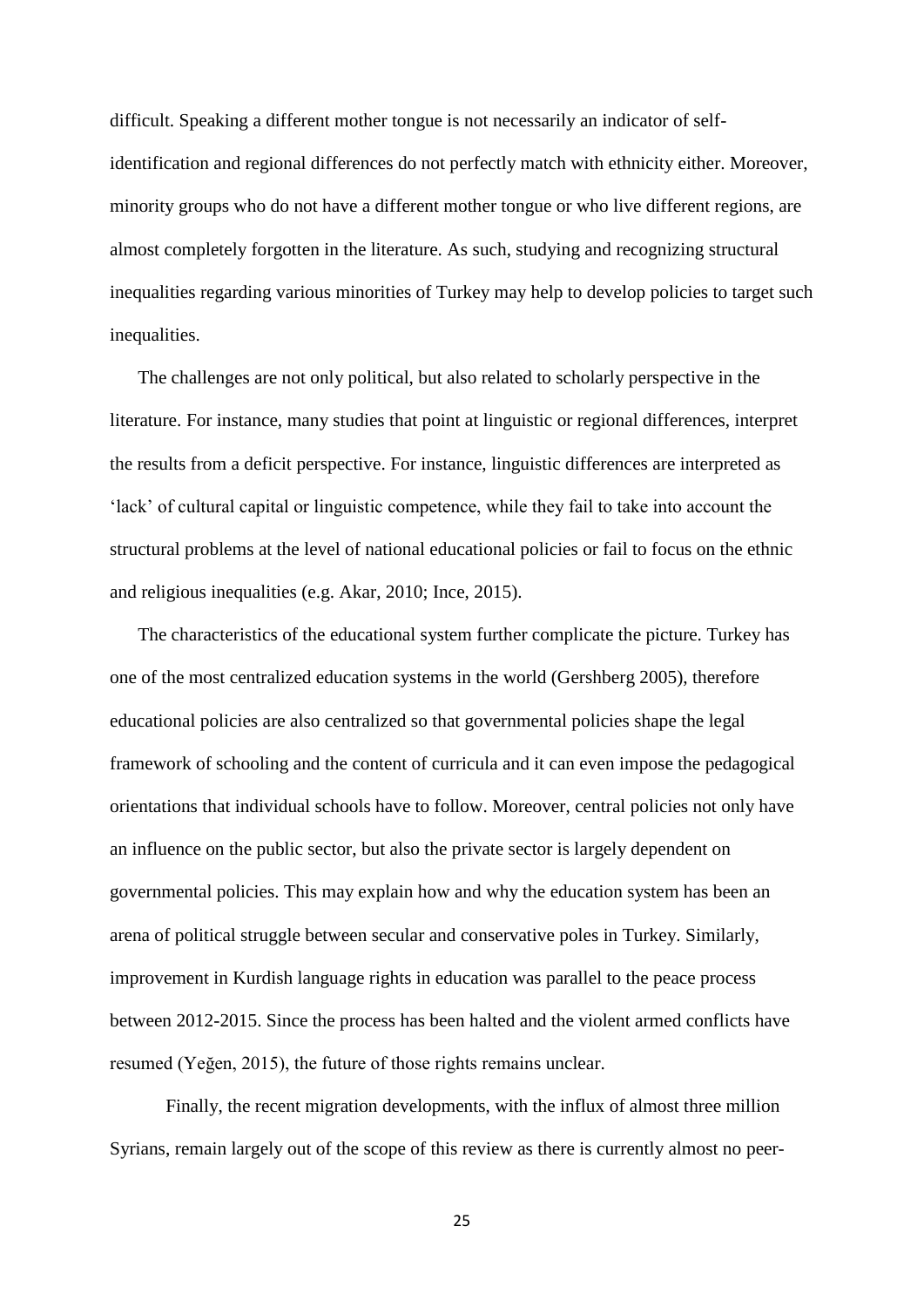reviewed or representative research that focus on this issue. However, we expect that in the coming years an increasing number of studies will investigate the educational integration of these newcomers (but for reports, see Emin, 2016; Unicef, 2017). Among registered schoolage Syrian immigrant children, almost 40% is estimated to be out of school (Unicef, 2017). Thus, there are many challenges and unanswered questions facing researchers and policy makers alike. While many Syrian children seem to work in black market to support their families, how will the families be convinced of the necessity to send their children to school? What are the barriers against Syrian children's school enrollment and success? What are the challenges that await teachers and schools with the influx of Syrian students who are not fluent in Turkish? How are teachers' opinions about the growing ethnic and linguistic diversity articulated in their classrooms within the context of growing nationalism? Will the increase of linguistic diversity provide new opportunities for multilingual education? What type of educational or integration policies will promote higher enrollment and lower dropout rates among Syrian children? This might be an opportunity for educational research to address the above mentioned challenges and provide a more complete picture of all ethnic differences in education.

Overall, more research is needed on social disparities in educational outcomes in Turkey. First, we need better official statistics and studies in identifying various ethnic, religious or otherwise minority groups, lifting the taboo around these topics. Knowing the extent of the gaps is the first step to understand the factors behind the (under)achievement of various minority groups in Turkey. This should open up the space for public debate and discussion as well as more integrative and data-driven educational policies. While the educational structure and policies are constantly changing (e.g., 14 major changes in the last 15 years), these changes seem to be not data-driven and rather implemented top-down in favor of one or the other political agenda. We need more and better data to inform policy changes,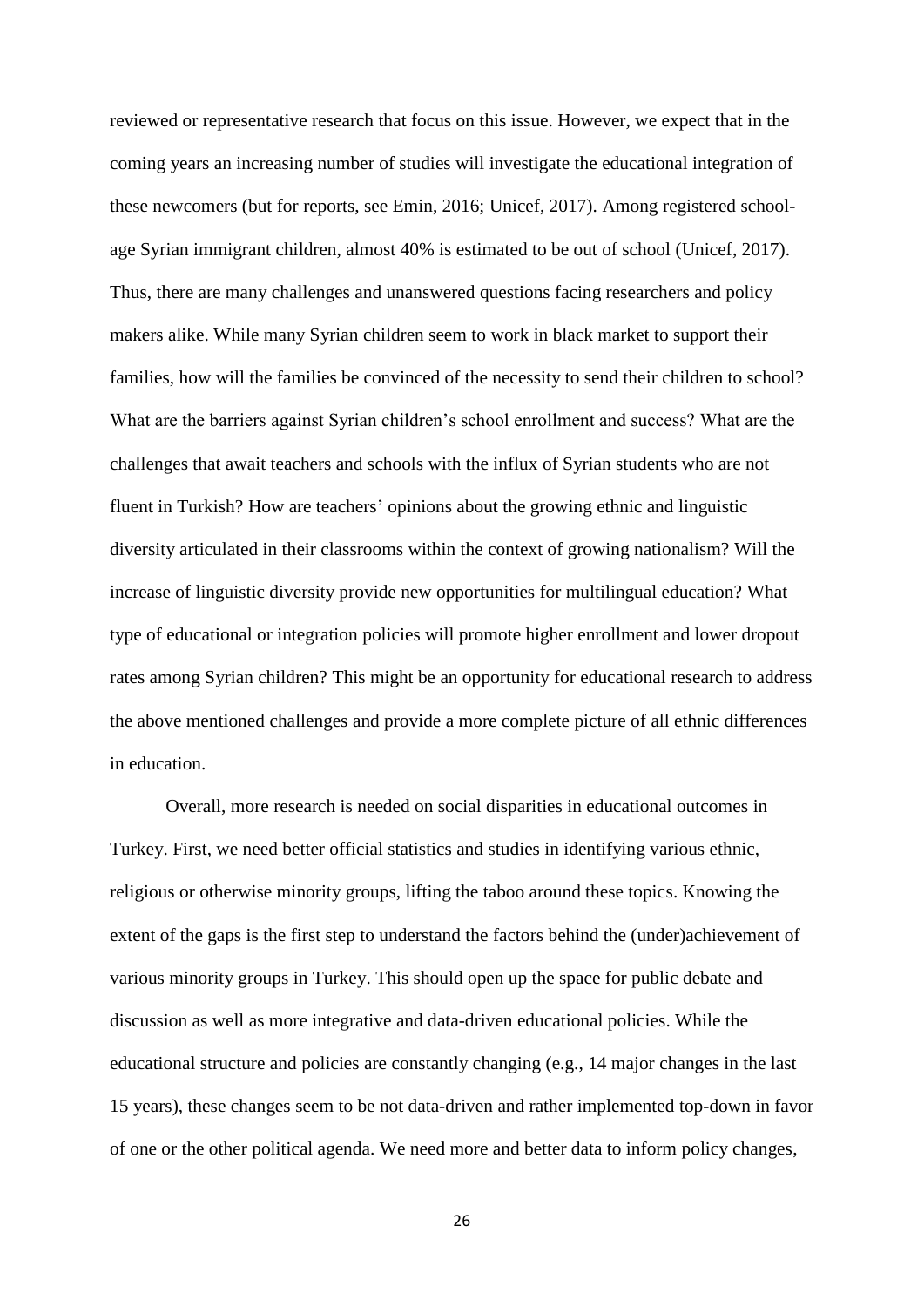not only to understand and equalize the gaps in educational outcomes based on ethnic, regional, cultural, gender or religious differences within Turkey but also to promote Turkey's educational outcomes internationally.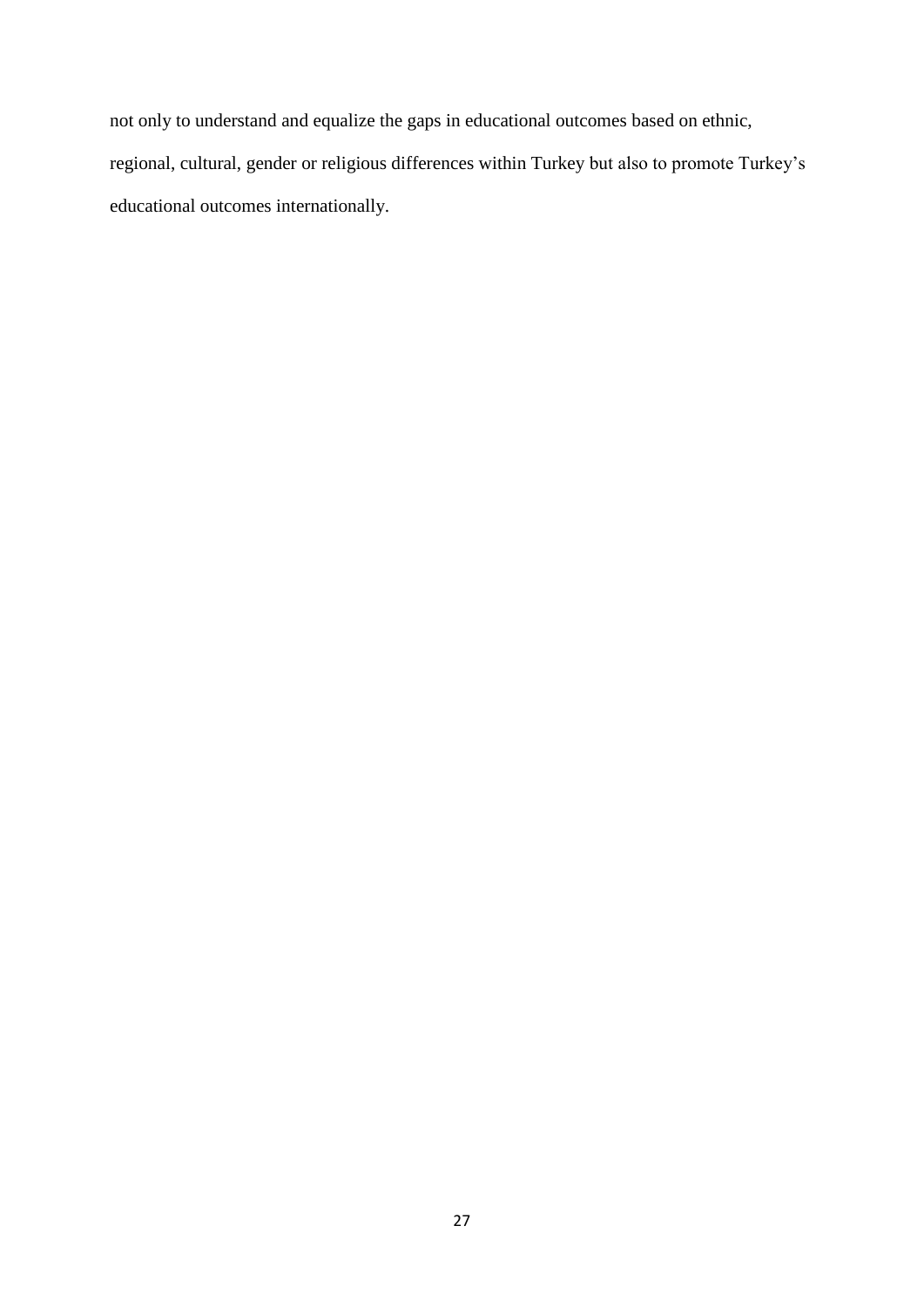#### **6. References**

- Agirdag, O. (2010). Exploring bilingualism in a monolingual school system: insights from Turkish and native students from Belgian schools. *British Journal of Sociology of Education*, *31*(3), 307-321.
- Agirdag, O., Yazici, Z., & Sierens, S. (2015). Trends in pre-school enrolment in Turkey: unequal access and differential consequences. *Comparative Education, 51*(4), 537-554.
- Aksu-Koç, A., Erguvanlı-Taylan, E., & Bekman, S. (2002). *Need assessment in early childhood education and an evaluation of children's level of linguistic competence in three provinces of Turkey* (Research Report No. 00R101). Boğaziçi University & Mother Child Education Foundation. Istanbul: Boğaziçi University
- Alacaci, C., & Erbas, A. K. (2010). Unpacking the inequality among Turkish schools: Findings from PISA 2006. *International Journal of Educational Development*, *30*(2), 182–192.
- Altinyelken, H. K., Çayır, K., & Agirdag, O. (2015). Turkey at a crossroads: critical debates and issues in education. *Comparative Education*, *51*(4), 473-483.
- Altuntaş, O. (18.09.2017. *Turkey's new school year: Jihad in, evolution out*. BBCnews http://www.bbc.com/news/world-europe-41296714
- Akar, H. (2010). Challenges for schools in communities with internal migration flows: evidence from Turkey. *International Journal of Educational Development*, *30*(3), 263- 276.
- Arat, Y. (1998). Islamists and political change in Turkey. *Political Psychology*, *19*(19), 117- 131.
- Aşlamacı, I. & Kaymakcan, R. (2017) A model for Islamic education from Turkey: the Imam-Hatip schools, *British Journal of Religious Education*, 39:3, 279-292, DOI: 10.1080/01416200.2015.1128390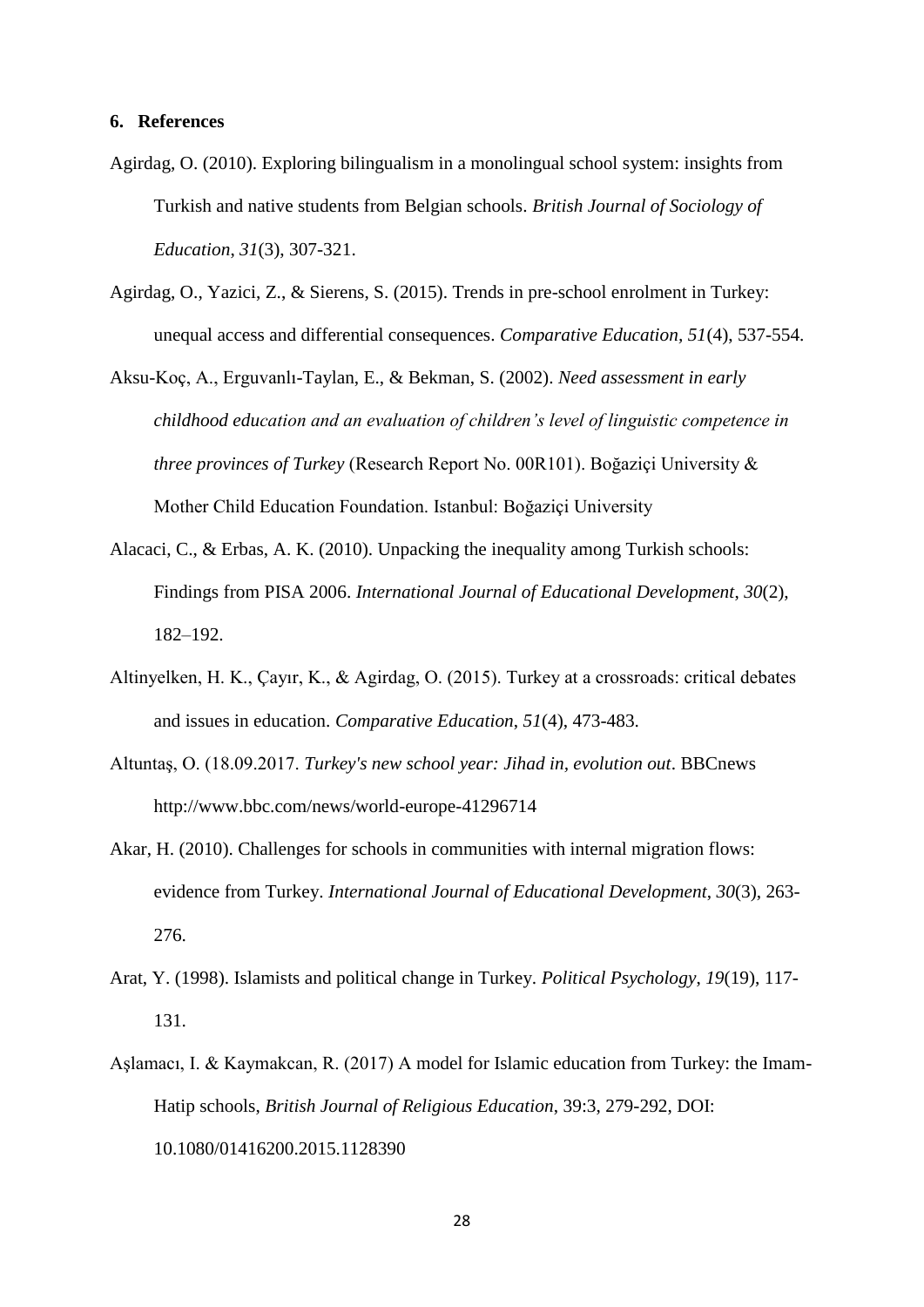- Berberoğlu, G., & Kalender, İ. (2005). Öğrenci başarisinin yillara, okul türlerine, bölgelere göre incelenmesi: ÖSS ve Pisa analizi [Investigation of student achievement across eyars, school types and regions: The OSS and PISA analyses]. *Eğitim Bilimleri ve Uygulama*, *4*(7), 21-35.
- Buyruk, H. (2015). Current Developments in School Education in Turkey: education 'reforms' and teacher trade union responses. FORUM, 57(2), 147-166. DOI: <http://dx.doi.org/10.15730/forum.2015.57.2.147>
- Çarkoğlu, A. (2005). Political Preferences of the Turkish Electorate: Reflections of an Alevi– Sunni Cleavage, *Turkish Studies*, 6(2): 273-292, DOI: 10.1080/14683840500119593
- Coskun, V., Derince, S. & Ucarlar, N. (2010). *Dil Yarası: Türkiye'de Eğitimde Anadilinin Kullanılmaması Sorunu ve Kürt Öğrencilerin Deneyimleri (A wound on the Tongue: The Issue of the Use of the Mother Tongue in Education in Turkey and Experiences of Kurdish Students)*. Diyarbakir: DİSA.

[https://tr.boell.org/sites/default/files/dil\\_yarasi.pdf](https://tr.boell.org/sites/default/files/dil_yarasi.pdf)

- Çayır, K. (2014). *Who are we? Identity, citizenship and rights in Turkey's textbooks*, History Foundation: Istanbul
- Çelik, Z., Gümüş, S. & Gür, B. S. (2017). Moving Beyond a Monotype Education in Turkey: Major Reforms in the Last Decade and Challenges Ahead. In Y.-K. Cha et al. (eds.), *Multicultural Education in Glocal Perspectives* (103-119). Singapore: Springer Nature
- Çetingül, P.I. T & Dülger, I. 82006). ÖSS başarı durumunun il, bölge ve okul türlerine göre analizi [Analysis of the ÖSS results according to school types, cities, and regions in Turkey]. *Eğitim ve Bilim*, *31*(142), 45-55.
- Dogan, O. & Haser, C. (2014). Neoliberal and nationalist discourses in Turkish elementary mathematics education. *ZDM Mathematics Education*, 46(7): 1013–1023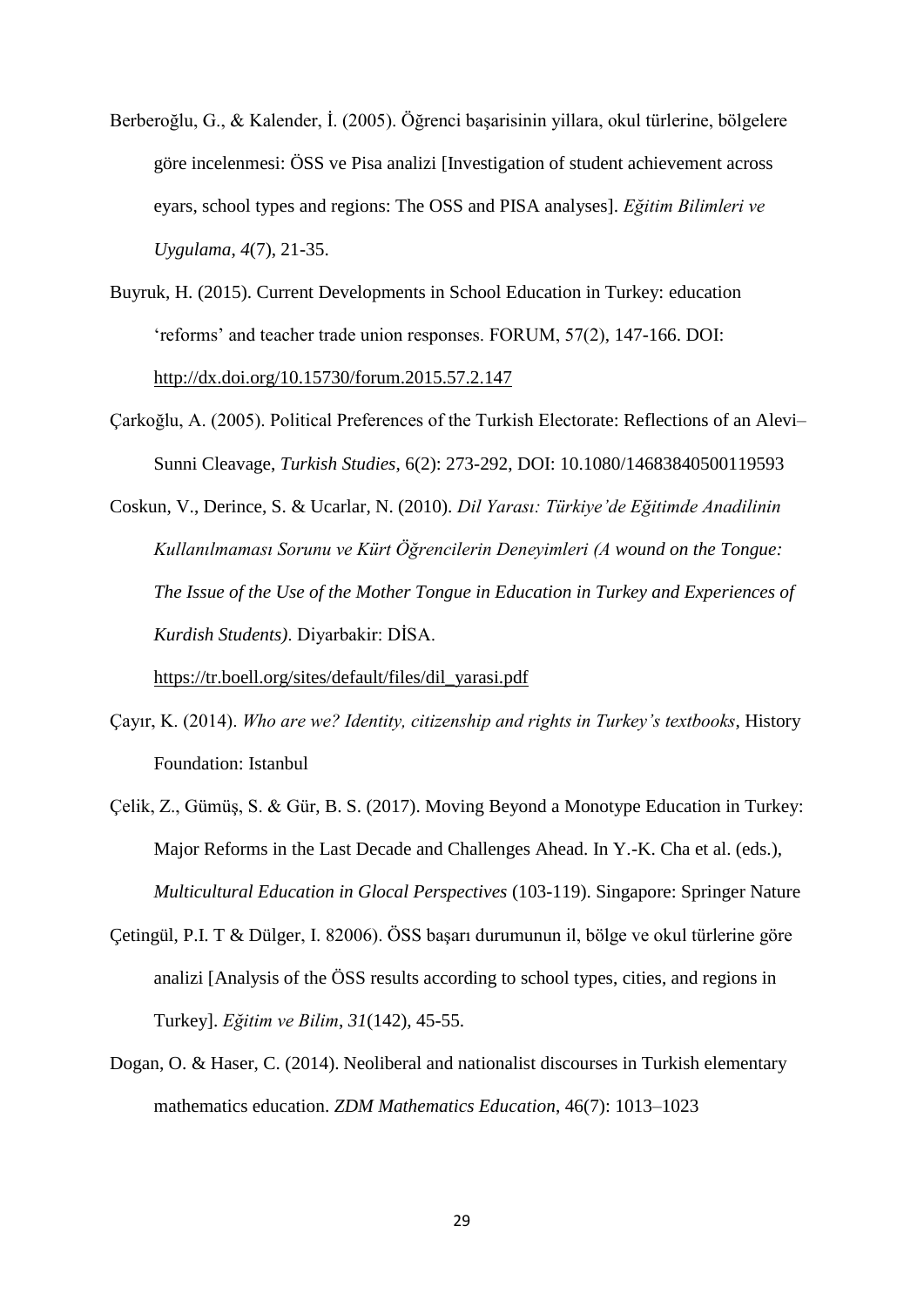Eğitimsen (2016). Education and Science Workers' Union's Report. Retrieved from <http://egitimsen.org.tr/2015-2016-egitim-ogretim-istatistikleri/>

- Eğitimsen (2017). Education and Science Workers' Union's Report. Retrieved from [http://egitimsen.org.tr/wp-content/uploads/2017/06/E%C4%9Fitimin-Durumu-Raporu-](http://egitimsen.org.tr/wp-content/uploads/2017/06/E%C4%9Fitimin-Durumu-Raporu-8-Haziran-2017.pdf)[8-Haziran-2017.pdf](http://egitimsen.org.tr/wp-content/uploads/2017/06/E%C4%9Fitimin-Durumu-Raporu-8-Haziran-2017.pdf)
- Emin, N. B. (2016). Türkiye'deki Suriyeli çocuklarin eğitimi temel eğitim politikalari [Educational policies regarding Syrian children in Turkey]. Analiz, 153. Report by SETA. Retrieved from http://file.setav.org/Files/Pdf/20160309195808\_turkiyedekisuriyeli-cocuklarin-egitimi-pdf.pdf
- Erberber, E. (2009). Analyzing Turkey's data from TIMSS 2007 to investigate regional disparities in eighth grade science achievement. Unpublished Doctorate Dissertation, Boston College.
- ERG (2011). Eğitim Reformu Girişimi 2011- 2012 Öğretim yılında uygulanan din kültürü ve ahlak bilgisi dersi programına ilişkin bir değerlendirme. [Education Reform Initiative Report of Evaluation of the contents of the course Religion and Moral in 2011-2012]. Retrieved from

<https://docs.google.com/file/d/0BxvBkf6XGlf8ejRnTXRaVmVLbVU/edit>

- ERG (2012). Eğitim Reformu Girişimi Eğitim İzleme Raporları [Education Reform Initiative Reports of Education in Turkey]
- ERG (2014). Eğitim Reformu Girişimi Türkiye eğitim sisteminde eşitlik ve akademik başarı araştırma raporu ve analiz [Education Reform Initiative Reports of Equality and Academic Performance in Turkish Educational System].
- Gershberg, A. I. (2005). *Towards an Education Decentralization Strategy for Turkey: Guideposts from international experience. Policy Note for the Turkey Education Sector Study.* Washington, DC: The World Bank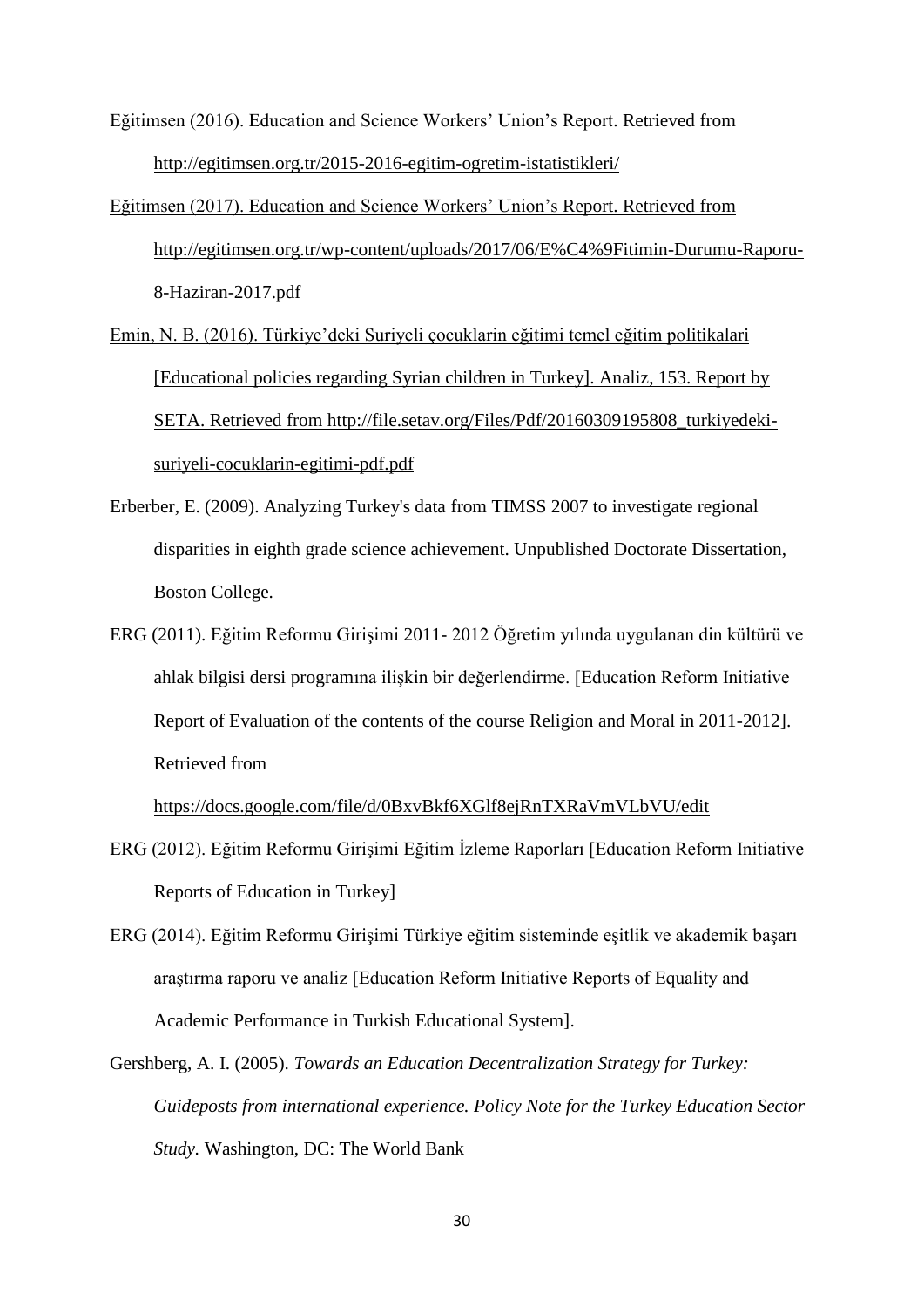- Gök, F. (2007). The History and Development of Turkish Education. In M. Carlson, A. Rabo & F. Gök (eds). *Education in 'Multicultural' Societies: Turkish and Swedish Perspectives* (247-255). Stockholm: Swedish Research Institute in Istanbul
- Goksen, F & Cemacilar, Z. (2010). Social capital and cultural distance as predictors of early school dropout: Implications for community action for Turkish internal migrants. International Journal of Intercultural Relations, 34: 163–175
- Gümüs, S. (2014). The effects of community factors on school participation in Turkey: A multilevel analysis. *International Review of Education*, 60,79–98
- Gümüs, S. & Atalmıs, E. H (2012). Achievement Gaps Between Different School Types and Regions in Turkey: Have They Changed Over Time? *Mevlana International Journal of Education*, 2(2), 50-66.
- Gün, F. & Baskan, G. A. (2014). New Education System in Turkey (4 +4 +4): A Critical Outlook. *Procedia - Social and Behavioral Sciences,* 131, 229 – 235
- Hood, C. (1995). The "New Public Management" in the 1980s: variations on a theme. *Accounting, organizations and society, 20*(2-3), 93-109.
- İçduygu, A. (2004). Demographic mobility and Turkey: Migration experiences and government responses. *Mediterranean Quarterly*, *15*(4), 88-99.
- Içduygu, A., Romano, D & Sirkeci, I. (1999). The Ethnic Question in an Environment of Insecurity: The Kurds in Turkey. *Ethnic and Racial Studies* 22, 991–1010.
- Ince, C. (2015). Family background, different forms of capital, and student achievement in Turkish high schools. *Anthropologist*, 22(2), 328-336
- Kaya, N. (2009). Forgotten or assimilated? Minorities in the education system of Turkey. Tarih Vakfı: Istanbul.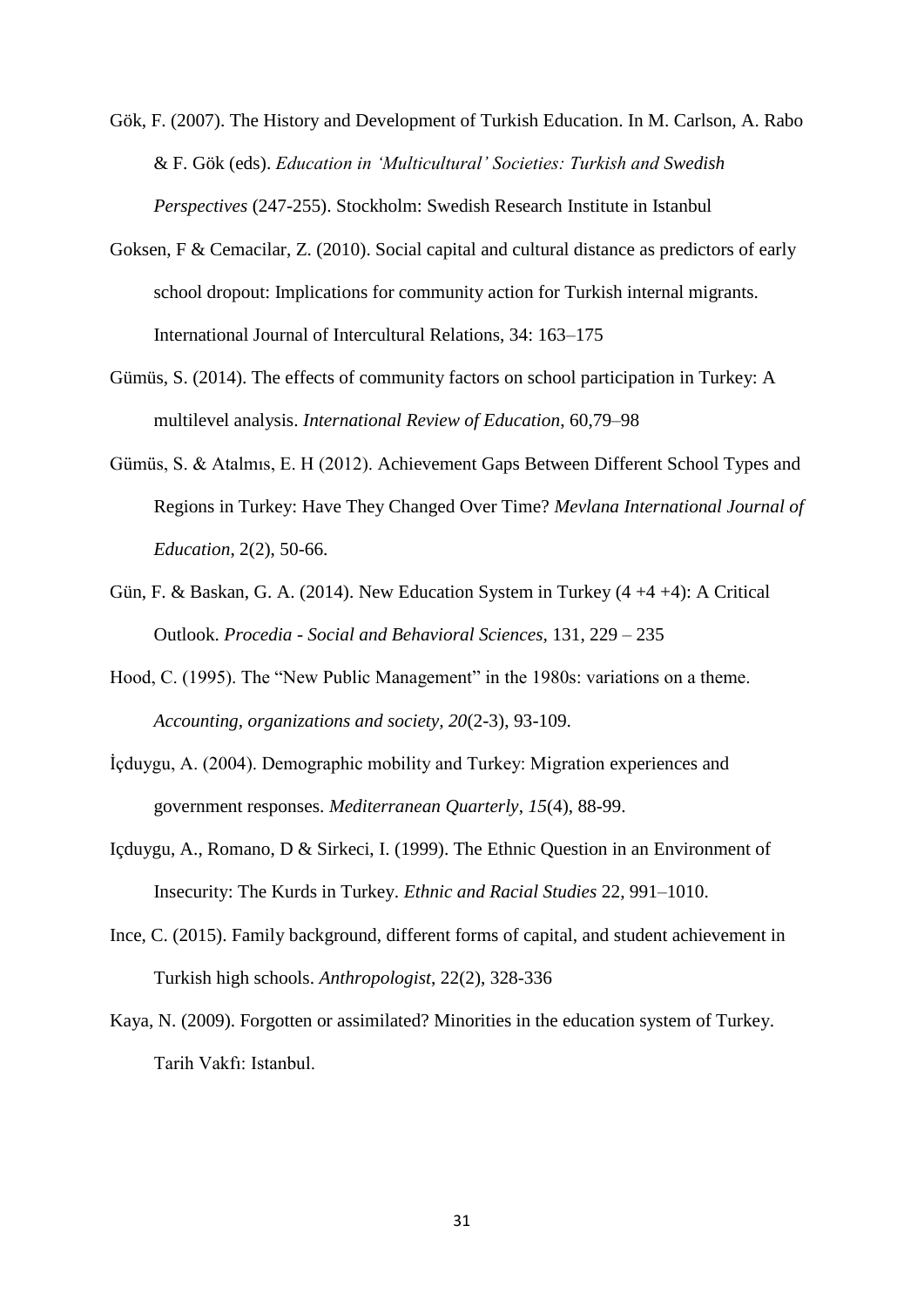- Kaya, N. (2015a). The Opinions of Primary School, Turkish Language and Social Science Teachers regarding Education in the Mother Tongue (Kurdish). *Journal of Ethnic and Cultural Studies*, 2(2): 33-46
- Kaya, N (2015b). *Discrimination in Turkey's education system based on colour, ethnic origin, language, religion and belief.* Tarih Vakfı: Istanbul. Retrieved from [http://tarihvakfi.org.tr/media/documents/10\\_11\\_2015\\_10\\_57\\_15d612.pdf](http://tarihvakfi.org.tr/media/documents/10_11_2015_10_57_15d612.pdf)
- Koc, I., Hancioglu, A., & Cavlin, A. (2008). Demographic differentials and demographic integration of Turkish and Kurdish populations in Turkey. *Population Research and Policy Review, 27*(4), 447-457.
- Kırdar, M. G. (2009). Explaining Ethnic Disparities in School Enrolment in Turkey. *Economic Development and Cultural Change* 57 (2), 297–333.
- Köseleci, N. (2015). Progress towards good-quality education for all in Turkey: a qualified success?. *Comparative Education*, 51(4), 555-574.
- Kusadokoro, M & Hasegawa, A. (2017). The Influence of Internal Migration on Migrant Children's School Enrolment and Work in Turkey. *The European Journal of Development Research*, 29(2): 348–368.
- MoNE (Ministry of National Education). (2013). Ortaöğretim izleme ve değerlendirme raporu. Ankara: MoNE.

[https://ogm.meb.gov.tr/meb\\_iys\\_dosyalar/2014\\_02/14013735\\_ortaretimrapor2013.pdf](https://ogm.meb.gov.tr/meb_iys_dosyalar/2014_02/14013735_ortaretimrapor2013.pdf)

- MoNE (Ministry of National Education). (2014). *Milli Eğitim İstatistikleri, Örgün Eğitim: 2014–2015*. Ankara: MoNE.
- MoNE (Ministry of National Education) (2015). *Milli Eğitim İstatistikleri, Örgün Eğitim: 2015–2016*. Ankara: MoNE.
- Oyvat, & Tekgüç, H. (2017). *Double Squeeze on Educational Development: Land Inequality and Ethnic Conflict in Southeastern Turkey* (No. 16812). University of Greenwich,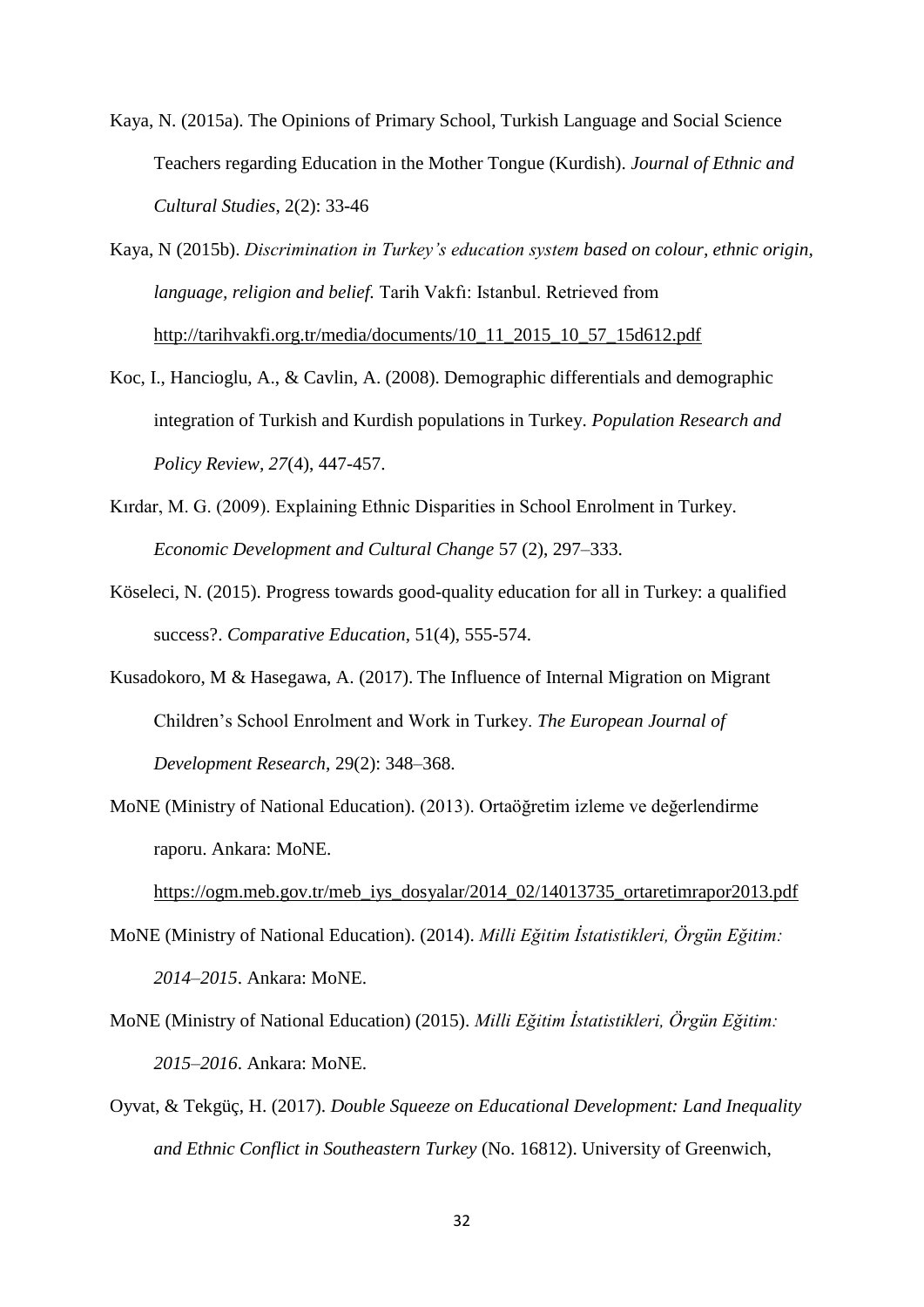Greenwich Political Economy Research Centre.

http://gala.gre.ac.uk/16812/1/Oyvat tekguc\_Double\_Squeeze\_Development\_gperc.pdf

- Özdemir, C. (2016). Equity in the Turkish Education System: A Multilevel Analysis of Social Background Influences on the Mathematics Performance of 15-Year-Old Students. *European Educational Research Journal*, *15*(2), 193-217.
- Polat, S. (2013). Neo-liberal education policies in Turkey and transformation in education. *Journal for Critical Education Policy Studies, 11(4).* Retrieved from <http://www.jceps.com/wp-content/uploads/PDFs/11-4-08.pdf>
- Polat, N & Schallert, D. L. (2013). Kurdish Adolescents Acquiring Turkish: Their Self-Determined Motivation and Identification WithL1 and L2 Communities as Predictors of L2 Accent Attainment. *The Modern Language Journal*, 97(3): 745-763. DOI: 10.1111/j.1540-4781.2013.12033.x
- Sarier, Y. (2010). Ortaöğretime Giriş Sınavları (OKS-SBS) ve PISA Sonuçları Işığında Eğitimde Fırsat Eşitliğinin Değerlendirilmesi. *Ahi Evran Üniversitesi Eğitim Fakültesi Dergisi*, 11(3), 107–129.
- Smits, J., & Hoşgör, A. (2003). Linguistic capital: Language as a socio-economic resource among Kurdish and Arabic women in Turkey. *Ethnic and Racial Studies* 26, 829–853.
- Smits, J., & Hoşgör, A. G. (2006). Effects of family background characteristics on educational participation in Turkey*. International Journal of Educational Development,* 26(5), 545–560.
- Stevens, P. A. J. (2007) Researching race/ethnicity and educational inequality in English
- Secondary Schools: a critical review of the research literature between 1980 and 2005. *Review of Educational Research*, 77(2), 147–185.